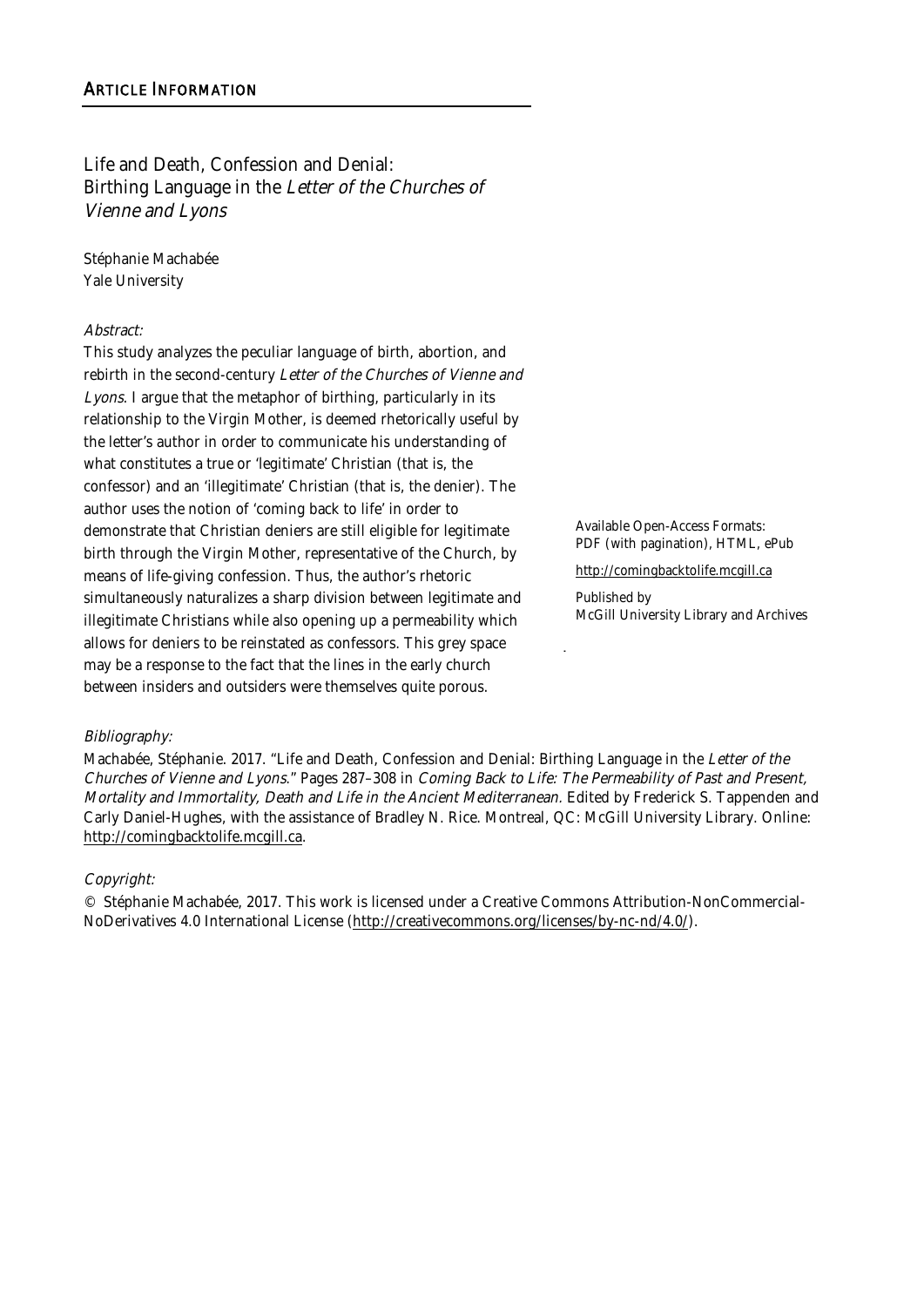# Life and Death, Confession and Denial: Birthing Language in the Letter of the Churches of Vienne and Lyons $^{\rm l}$

Stéphanie Machabée Yale University

# I. INTRODUCTION: THE METAPHOR OF PROCREATION

Considerable scholarly attention has been given to how early Christian martyrologies portray women as rejecting biological motherhood in order to achieve salvation (Cobb 2008; Salisbury 2004), such as in the account of the noblewoman Perpetua and the slave Felicitas (Passion of Perpetua and Felicitas). In this paper, however, I propose that the language of birthing and motherhood was deemed useful by some early Christians for communicating the experiences of persecuted Christians. In her book Making Christians, Denise Kimber Buell (1999, 3) demonstrates how the metaphor of procreation was utilised by some early Christians to construct "an authoritative discourse of Christian identity." Because the notion of procreation is inscribed in power relations, the symbolic use of procreative language could be used to naturalise (that is, attribute to nature) power differentials. <sup>2</sup> This language, which favours sameness over difference (Buell 1999, 14), posited natural similarities and

<sup>&</sup>lt;sup>1</sup> I would like to thank the editors of this volume, the two anonymous reviewers, and Meaghan Matheson (Concordia University) for their valuable feedback and suggestions during the editing process. I would also like to give special recognition to my master's supervisor, Ellen Aitken, who imparted to me a passion for reading martyr literature.

 $2$ <sup>2</sup> That is, the metaphor of procreation could be used to make existing inequalities appear "even god-given" (Yanagisako and Delaney 1995, 1).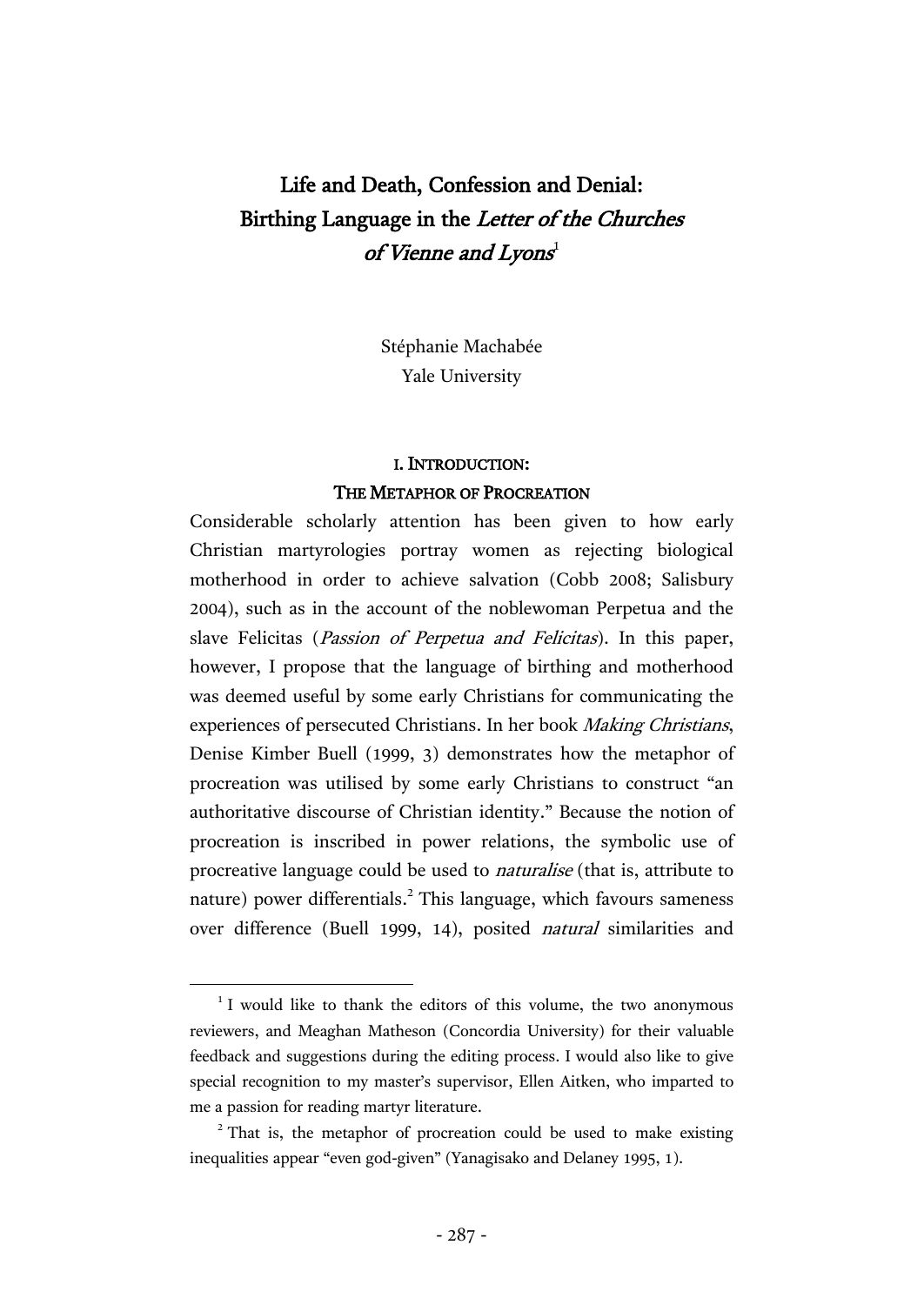dissimilarities among early Christians and between Christians and non-Christians, thereby legitimizing or delegitimizing community members. That is, some Christians were rhetorically using a natural concept (procreation) to also mean legitimate. When the language of procreation was used in early Christian texts, Buell rightly demonstrates that it played an important and strategic role in authorizing and contesting early Christian perspectives.

In this paper, I will use Buell's work to frame my investigation into the notable and strange language of birth, abortion, and rebirth in the Letter of the Churches of Vienne and Lyons to the Churches of Asia and Phrygia (hereon referred to as Lyons). Lyons is a secondcentury martyrology preserved in Eusebius of Caesarea's fourthcentury Ecclesiastical History.<sup>3</sup> This Greek-language letter was sent from two Gallic communities in Lyons and Vienne to communities in Asia Minor and Phrygia. Lyons projects a heightened awareness of and warning against those who have denied or lapsed in their confessions as Christians. Through the language of birthing, the text sets up a stark contrast between the experiences of Christian confessors and deniers, which I will argue is reflective of the author's attempt to construct his concept of Christian identity. The metaphor

 $3$  In this article I treat *Lyons* as a second-century letter. Our only source for this text, however, is Eusebius's fourth-century Ecclesiastical History. This Christian polemicist and historian states that he repeats parts of the letter as may be *needful* for his present purpose. Additions or modifications may have been made to the original letter (Dehandschutter 2005, 5–6). However, Eusebius proceeds by quoting verbatim large portions of Lyons and only making marginal notes. According to Doron Mendels (1999, 29), Eusebius's preservation of the letter "confers a relatively high degree of credibility of the information." Other scholars agree, such as Paul Keresztes (1967, 75), who writes: "there is nothing in this moving description of the Lugdunum [Lyons] tragedy that would discredit the historical value of what we have, thanks to Eusebius's transmission of the original document." I agree with Keresztes; very few scholars accuse Lyons of being false and of those who do (see Thompson 1912, 1913), not many scholars have been convinced by their arguments. For these reasons, I have chosen to treat Lyons as a second-century production and have therefore analysed it within a second-century discourse interested in the construction of a Christian and martyr identity.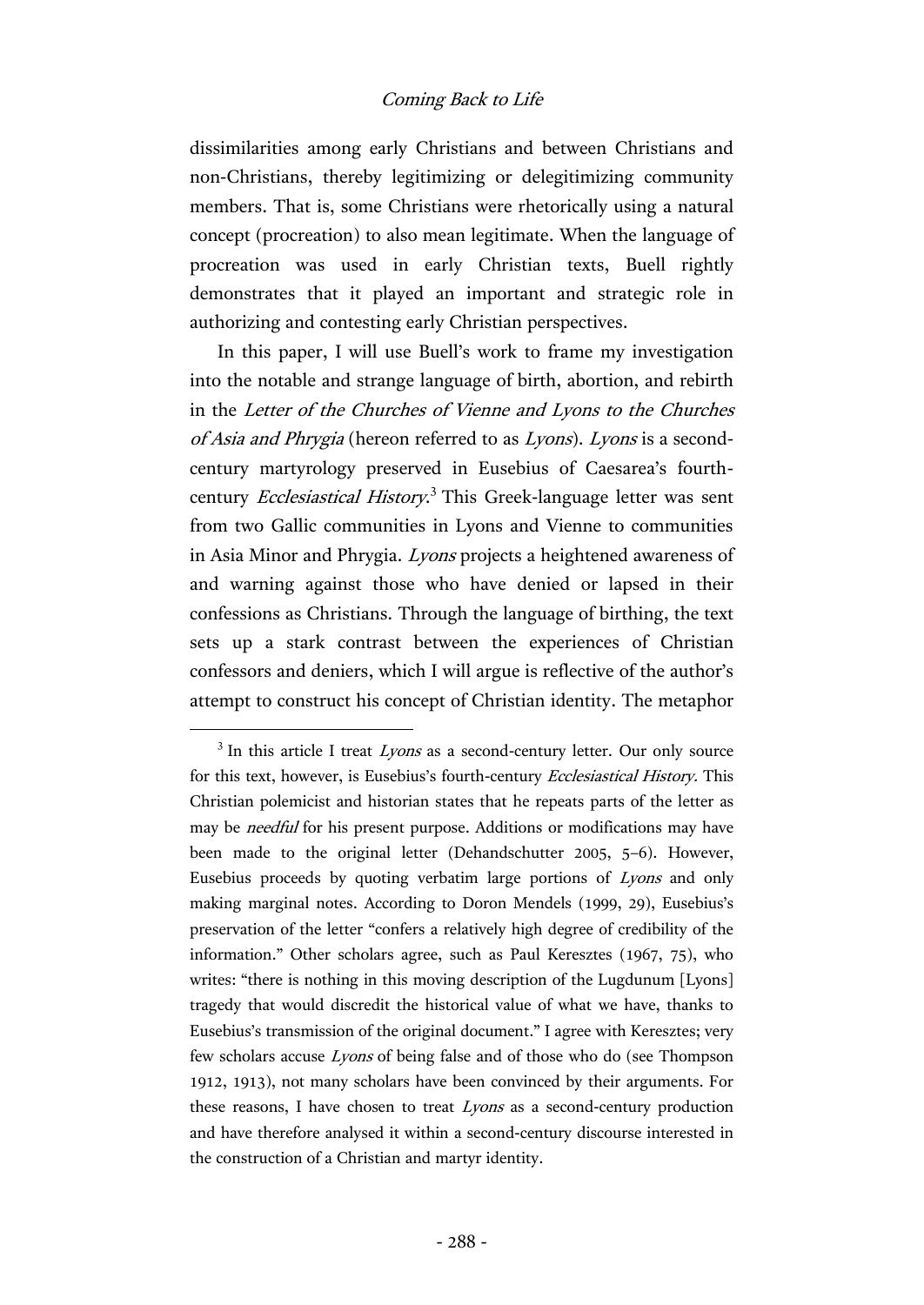of birthing, particularly in its relationship to the Virgin Mother, is used to denaturalise deniers, or at least the act of denial, while naturalizing Christian confessors.

My aim is to demonstrate how the author of Lyons finds the language of birth, abortion, and rebirth particularly useful in putting forward his concept of Christian identity. This language also enables him to demonstrate how denying or lapsed Christians can come back to life through the act of confession. To begin, I will engage some of the scholarship on martyrdom by discussing how martyrologies were particularly fertile sites for the construction of Christian identity. As a second-century text, Lyons emerges within this flux and participates in (re)defining the concept of martyrdom and Christian identity. Next, through a rhetorical-critical analysis of Lyons, I will look at specific passages in order to demonstrate the ways in which the author uses the metaphor of birthing, and I will explain how this language is tied up in his construction of a Christian identity. Whereas Buell primarily investigates the metaphor of procreation in the works of Clement of Alexandria, I will use Lyons to extend her argument to the discourse of martyrdom.

# II. MARTYROLOGIES AND THE CONSTRUCTION OF IDENTITY

Early Christian martyrologies are important literary sources because they function as sites for the construction of identity among Christians (Matthews 2010, 7). The authors or communities that produced martyr texts negotiated a variety of categories, including what it meant to be a Christian and a martyr, as well as what it meant to stand outside these categories. In order to construct an identity, there needs to be an understanding of who or what does not belong to a given classification; that is, there needs to be an other.<sup>4</sup> Identity necessitates difference and so a boundary is created

<sup>&</sup>lt;sup>4</sup> L. Stephanie Cobb (2008, 6) writes: "Humans construct identities by aligning themselves with others, and since being a member of one group often requires not being a member of another . . . the social world is categorized and differentiated."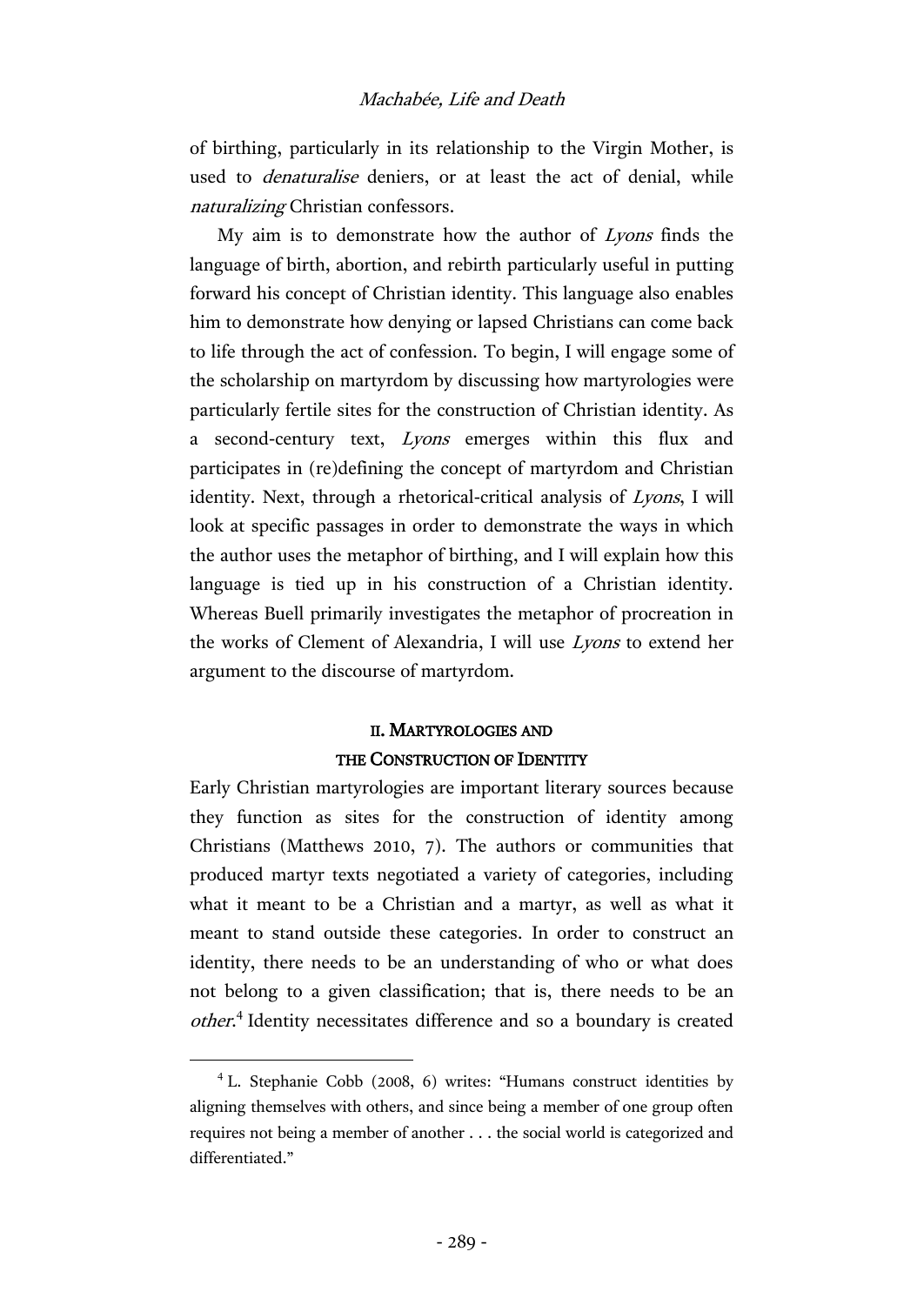between us and them. On this topic, Judith Lieu (2004, 98, my italics) writes:

> Thus boundedness is integral to the idea of identity, for it is boundaries that both enclose those who share what is common and exclude those who belong outside, that both ensure continuity and coherence, and safeguard against contamination or invasion—or so it seems. It is part of the seduction of identity that the encircling boundary appears both given and immutable, when it is neither.

Identity, therefore, is in constant mediation. Early Christian martyrologies negotiate such boundaries; they set up those who belong to the Christian community by intending to clearly demarcate those who do not. Outsiders can include pagans, Jews, or other Christians/Christian communities considered to be misguided or outright erroneous. Although martyr texts imply that categories such as Christian or martyr are an absolute thing, the reality is that these categories were much more fluid.

Daniel Boyarin (1999, 21), for instance, explores ancient martyrologies in order to argue that such texts "seem to be a particularly fertile site for the exploration of the permeability of the borders between so-called Judaism and so-called Christianity in late antiquity." Although martyr narratives present categories such as Jew and Christian, or pagan and Christian, as well defined and impermeable, a careful reading actually suggests that these categories were in flux and much more porous than the reader is led to believe. Martyrologies should instead be approached as proof for the intimate contact between the communities the author of a text seeks to set apart. As I will demonstrate later, the author of Lyons uses his letter to negotiate the categories of confessor and denier, and although he advocates for a sharp distinction between the two, he nevertheless creates an opening that allows for much more permeability between the two parties. The author's negotiation of Christian identity marks an intragroup dispute.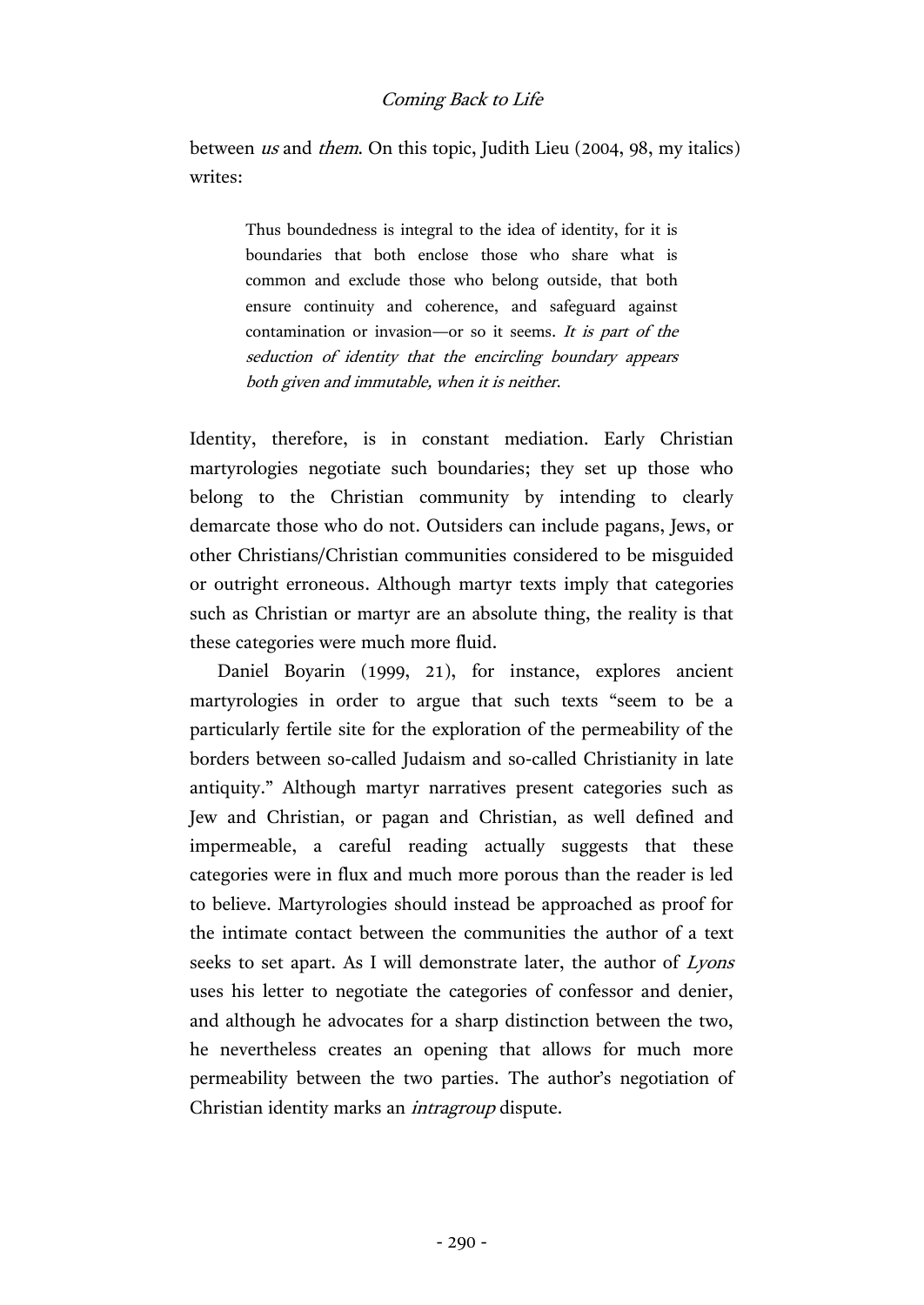# Machabée, Life and Death

Early Christian martyrologies are highly rhetorical texts. Although scholars have questioned the authenticity or accuracy of events depicted in martyr narratives, instead treating such texts as highly stylised forms of writing intended to be didactic (see, for instance, Hartog 2014, 63, 66), these texts nevertheless give us a lens into the concerns and interests of the communities which produced these narratives. Martyrologies, therefore, are perhaps best approached "as records of individuals' responses to persecution" (Cobb 2008, 4). In Lyons, one can read not only the types of responses Christians exhibited when faced with persecution (confession, denial, relapse, hesitation, etc.), but one can also analyse an author's or community's response to such moments of persecution. Unlike what much Christian martyr literature would lead one to think, the reality was that large numbers of Christians denied being Christian, or recanted previous confessions, during periods of persecution. Eusebius, for instance, confirms in his Ecclesiastical History that some denied their Christian allegiance: "But some advanced to the altars more readily, declaring boldly that they had never been Christians. Of these the prediction of our Lord is most true that they shall 'hardly' be saved. Of the rest some followed the one, others the other of these classes, some fled and some were seized" ([6.41.12\)](https://archive.org/stream/ecclesiasticalhi02euseuoft#page/104/mode/2up). Tertullian, writing around the beginning of the third century, also reports in his On Flight in Persecution that Christians, when faced with Roman persecution, fled in search of safer locales (6.1 [ $\approx \frac{\sqrt{6}}{10}$  in ANF]). Given the real possibility of denying or relapsed Christians, the author of Lyons, I argue, aimed to prevent such a probability. With every martyrological account, there lies a rhetorical purpose for preserving its events in writing. Therefore, a rhetorical-critical analysis of Lyons will allow me to explore the ways in which the author is using the language of birthing, and how such language is tied up in his construction of Christian identity. By coupling such an analysis with historical reflections, I will also consider the motivation behind Lyons'<sup>s</sup> rhetoric.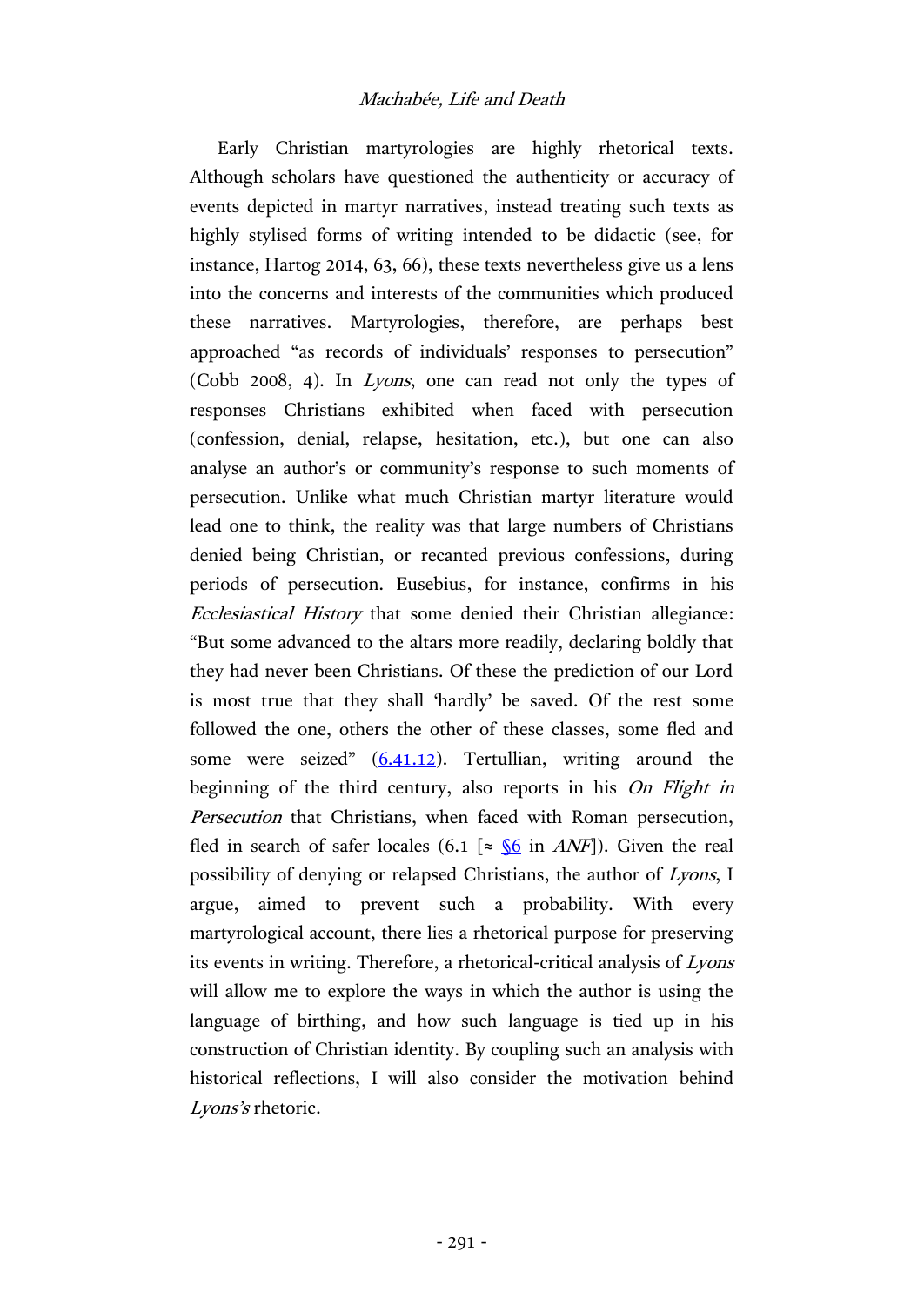In her book Rhetoric and Ethic, Elisabeth Schüssler Fiorenza (1999, 108) states that rhetorical criticism is focused "on the persuasive power and literary strategies of a text that has a communicative function in a concrete historical situation." Such a rhetorical discourse is produced by a particular situation that invites a response among its audience, drawing out certain kinds of emotions, principles, and identifications that invite the possibility of altering the situation. Through rhetoric, Schüssler Fiorenza insists that an author attempts to convince his or her reader "to *act rightly*" (108, her italics). In this paper, I will demonstrate one productive way in which the author of *Lyons* promotes confession as the right action to be taken during times of persecution<sup>5</sup>—through the language of birthing. In turn, this concern defines, for the author, those who prove to be truly or legitimately Christian (that is, confessors) and those who fall outside that group (that is, deniers). Although this rhetoric is unsurprising for a martyrology, the language the author embraces to achieve this end proves more interesting. By adopting the symbolic language of birth, abortion, and rebirth, the author of Lyons articulates a discourse that portrays his conception of Christian identity as being natural and valued.

#### III. RHETORICAL ANALYSIS: LIFE AND DEATH IN LYONS

The letter of Lyons opens by narrating how Christians of Lyons and Vienne were at first excluded from public areas such as the baths and public square  $(1.5)$ , and then some were physically attacked by an enraged mob, which dragged the Christians to the forum for

<sup>&</sup>lt;sup>5</sup> The fact that a martyr text would support confession over denial is to be expected. The discursive effort of early Christian martyr literature constructed confession under duress as the enactment of Christian allegiance. The writings of church fathers such as Tertullian and Ignatius also fervently participated in the ideological conceptualisation of martyrdom. They portrayed those who died for their religious affiliation as imitators of the passion of Christ (see Moss 2010). Tertullian argues in Scorpiace that one cannot deny his or her Christian identity without also refuting Christ himself (9.10 [ $\approx$  [§9](http://hdl.handle.net/2027/njp.32101075296044?urlappend=%3Bseq=652) in *ANF*]). However, not all Christians viewed martyrdom in the same favourable light as these writers. I will pick up this point again later in this paper.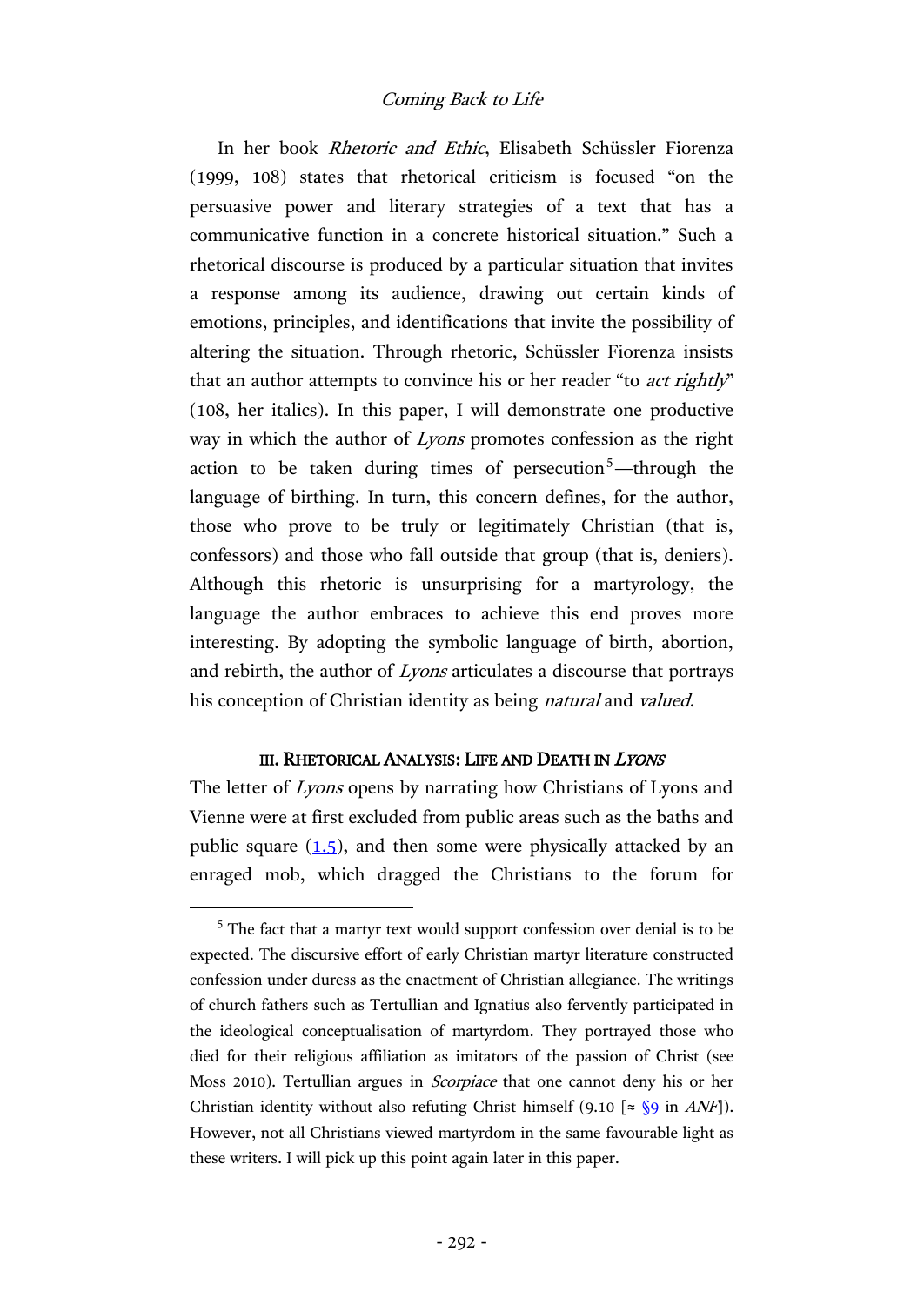interrogation before the tribune and city authorities  $(1.7-9)$  $(1.7-9)$ .<sup>6</sup> This persecution appears to be a local event. Although the text gives no historical pretext for the targeting of these Christians, 7 it understands and imbues these events with apocalyptic significance. The author of *Lyons* presents the persecution as a "prelude to [Christ's] imminent final coming," where the opponent is "preparing" and training his own against the slaves of  $God" (1.5)$  $God" (1.5)$ . The martyrs are said to be assaulted by "the Evil One," but through their torture, they illustrate that "the sufferings of the present time are not worthy to be compared to the coming glory which will be revealed for us," an allusion to [Rom](http://www.academic-bible.com/bible-text/Romans8.18/NA/) 8:18.

The letter continues to recount in dramatic detail the excessive torments applied to Christians of all ages, genders, and social statuses.<sup>8</sup> For instance, there is the ninety-year-old Pothinus, the bishop of Lyons; Sanctus, the deacon of Vienne; Marturus, the newly-baptised Christian; Attalus, of Pergamene descent; and Blandina, the female slave. Despite the author's claim that "the holy martyrs endured punishments beyond all description"  $(1.16)$  $(1.16)$ , he

 $6$  The text of *Lyons* survives in Book 5 of Eusebius's *Ecclesiastical History* (see further, n. 3 above). Numbering of Lyons follows the chapter and verse of Hist. eccl. Book 5; thus,  $Lyons$  1.5 = [Eusebius,](https://archive.org/stream/ecclesiasticalhi01euseuoft#page/408/mode/2up) Hist. eccl. 5.1.5. Unless otherwise indicated, direct quotations of Lyons are from Weidmann 2000, with some slight modifications made; the embedded hyperlinks connect to the Loeb edition (Lake and Oulton 1926–1932).

<sup>&</sup>lt;sup>7</sup> Elizabeth Castelli (2004, 45) remarks: "Indeed, the absence of any sort of legal precision in rationalizing the violence that took place is especially striking in this text." Although the text lacks clarity in this regard, it does suggest some possible charges made against the Christians. The text narrates how the elder Zechariah makes a defence "that neither atheism nor impiety" was found among the Christians  $(1.9)$ . Later, the text indicates that gentile slaves "falsely alleged against us Thyestean feasts and Oedipean sexual intercourse and such things as for us it is neither appropriate to speak about or to think about, or even to believe might ever happen among human beasts"  $(1.14).$  $(1.14).$ 

 $8$  As Moss (2012, 106) puts it, the Christians in *Lyons* "ran the gamut of possibilities (slave, free, wealthy, citizen, noncitizen, male, female, young, educated, and old)."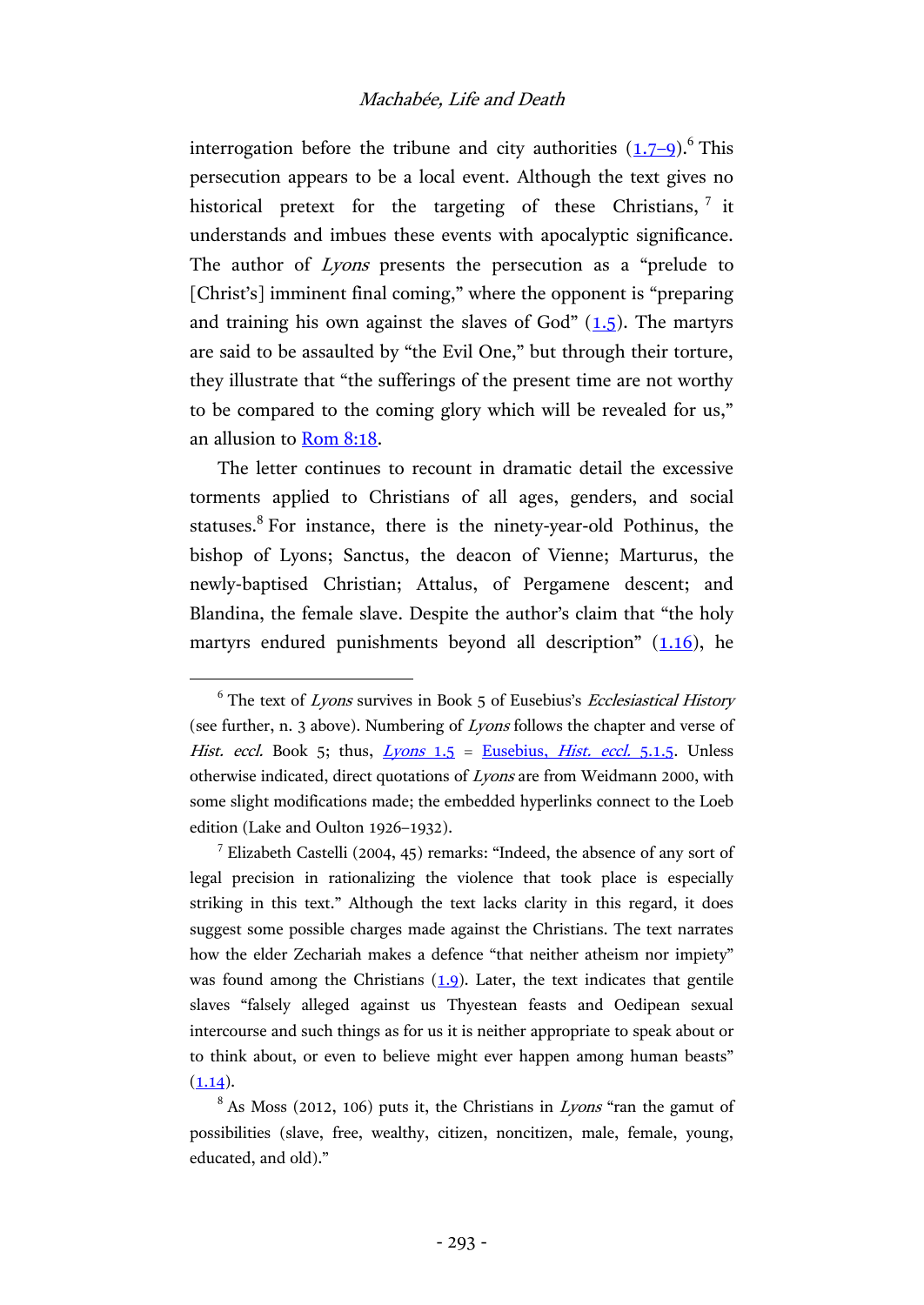describes the tortures anyway, and in vivid detail. The bodies of Christians are broken, opened, and burned; they are dragged, suffer blows, and are exposed to the beasts. The pagans are creative in their methods of torture, and the author of Lyons does not hesitate to share the gory details. The martyrs Marturus and Sanctus, for instance, endure the gauntlet of whips, the mauling by beasts, and also the iron chair, on which their bodies are roasted  $(1.38)$ .

In several passages, the author of Lyons promotes and understands Christian identity through confession under persecution. From the beginning of the letter, two separate factions emerge among the group of persecuted Christians. On the one hand, there are the "first martyrs," that is, those who "were clearly ready and who were fulfilling the confession of martyrdom with all enthusiasm"  $(1.11)$  $(1.11)$  $(1.11)$ . On the other hand, there are those "who appeared unready, untrained, and still weak," and "of whom about ten in number were even aborted [ἐξέτρωσαν]." The author of the letter indicates that these weak Christians "effected in us great grief and immeasurable sorrow, and cut off the enthusiasm of the others who had not been arrested"  $(1.11)$  $(1.11)$ . Their denial not only impacts themselves vis-à-vis their own salvation, but it also affects the other Christians, the us of the text, that is, those who have confessed and the soon-to-be-arrested community members. A stark division is set up between the first- and third-person plural subjects of the text.

The fear of denial is a central concern of the text from this point on. The author describes all Christians as fearful on account of "the uncertainty of the confession" and the dread "that a given individual would fall away"  $(1.12)$ . The central fear is not of the impending punishments, but of Christians who are too weak to confess. The text attempts to reconfigure the meaning of imprisonment, stating that only the "worthy ones were being arrested"  $(1.13)$  $(1.13)$ . For the author of Lyons, to be arrested becomes a sign of election. As the text moves forward, the ideal Christian identity becomes increasingly tied up with a martyr identity.

The author again emphasises a stark division between deniers and confessors in [1.33,](https://archive.org/stream/ecclesiasticalhi01euseuoft#page/422/mode/2up) which reads: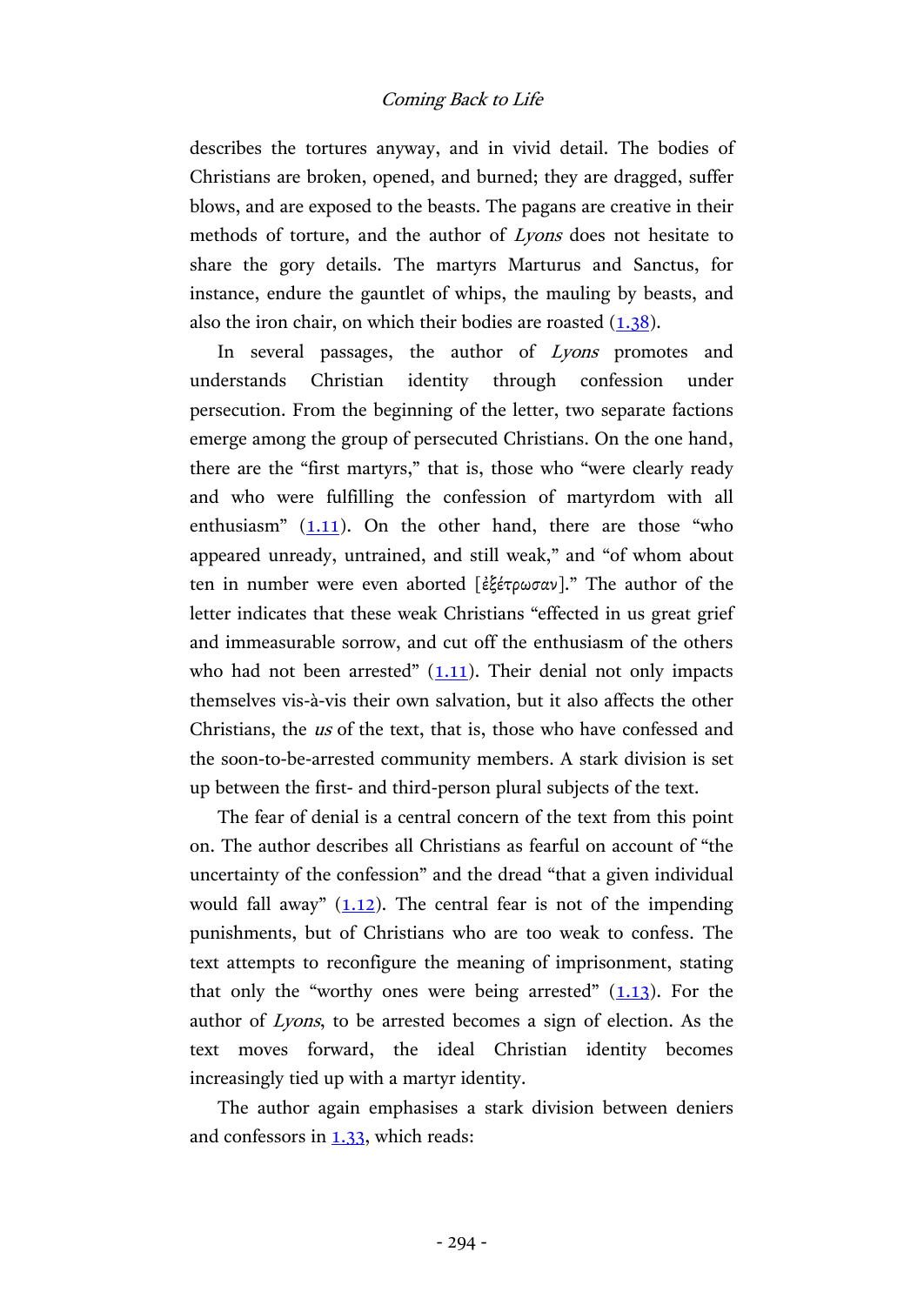#### Machabée, Life and Death

Those who became deniers at the first arrest were themselves confined and shared in the terrors. At this time denial was no advantage. Rather, the ones confessing that which they were, were confined as Christians (no other charge being forwarded against them), while the others were held as murderers and foul creatures, being punished twice as much as the rest.

Denial provides no benefit to the Christian. In fact, it is a nonsensical choice, given that those who deny are punished twice as much. There is no physical relief in denial.

Significantly, this kind of punishment presents a different kind of pain than that of the confessors' suffering. The division at work in Lyons between pain and suffering has been noted by Candida Moss (2012). Although these two terms are oftentimes viewed as synonymous and as equally negative, she remarks that, according to the logic of this letter, "they are clearly demarcated from each other" (Moss 2012, 110). The confessors' suffering is not equivalent to pain. For instance, the martyr Sanctus is described as follows: "in him Christ, while suffering, was achieving great glory, rendering the opponent idle and showing, for the example of others, that there is nothing fearful where the Father's love is, neither is there anything painful where the glory of Christ is"  $(1.23)$ . Suffering in Christ is not the equivalent of experiencing pain. In fact, the text is quite clear that there is no pain in Christ. Suffering is actually regenerating. We read in the following verse that Sanctus's "body was even straightened out in the subsequent tortures, and he assumed his former look and the use of his body parts, so that not punishment but cure was what, through the grace of Christ, the second torture became for him"  $(1.24, \text{my}$  $(1.24, \text{my}$  $(1.24, \text{my}$  italics). Similarly, Biblis, who had previously denied, regains her senses through torture. It is "as if to say she awakened out of a deep sleep [ἐκ βαθέος ὕπνου ἀνεγρηγόρησεν], having been reminded by these temporary torments about the eternal punishment in Gehenna"  $(1.26)$  $(1.26)$ . If we take into consideration that wakening is a common metaphor for the notion of coming back to life, this verse almost suggests that Biblis is "coming to life" through the process of suffering. Likewise, the elder Pothinus,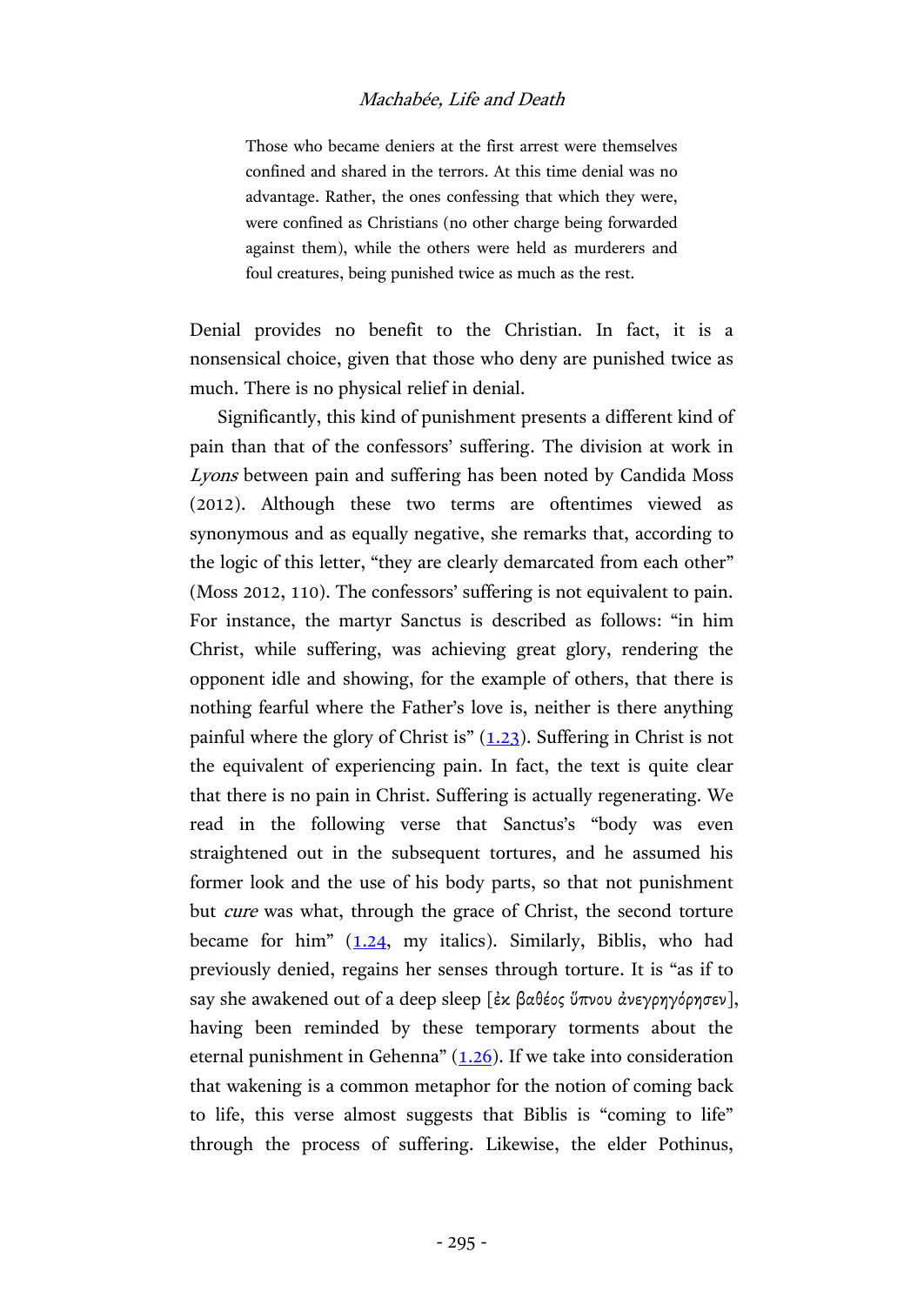despite his near inability even to breathe "on account of the bodily weakness affecting him," finds that he is strengthened "through the pressing desire for martyrdom [διὰ τὴν ἐγκειμένην τῆς μαρτυρίας έπιθυμίαν]" ([1.29\)](https://archive.org/stream/ecclesiasticalhi01euseuoft#page/420/mode/2up). In other words, the confessors' suffering is productive. It is curative.

Suffering is also productive in identity formation.<sup>9</sup> Moss (2012, 110) notes that the physical eradication of Sanctus through torture leads to de-identification, which, in turn, allows him to assume a new identity; that is, Christ inhabits Sanctus's body. In Lyons, torture of the confessors is a painless communion with Christ, enabling them to take up a new identity with Christ. On the other hand, the deniers' pain, their double punishments, does not allow them to assume an identity with Christ because they have no communion with Christ. Pain is not a productive experience in Lyons, whereas suffering is indeed productive.

In  $1.35$ , the author of *Lyons* embellishes his account in order to distinguish between the two groups of Christians. The passage reads as follows:

> The former went ahead cheerfully, glory and great grace having blended together in their looks so that even their chains were draped around like a fitting ornament, as on a bride adorned with dappled gold brocade, and altogether they were smelling of the sweet smell of Christ so that to some it seemed that they had even been anointed with worldly perfume. The latter were downcast, humiliated, ugly, and filled with disgrace, and beyond that they were derided by the gentiles as being ignoble and cowardly. Holding the charge of murderers, they had let go of the honorable, glorified, and life-giving title. (my italics)

<sup>&</sup>lt;sup>9</sup> Judith Perkins (1995) takes up this point in The Suffering Self. She argues that the memory of suffering in early Christian narratives imparts "a self-definition that enabled the growth of Christianity as an institution" (12). Suffering acts as a triumphant force in martyrologies. She argues that "the discursive focus in the second century on the suffering body contributed to Christianity's attainment of social power by helping to construct a subject that would be present for its call" (3, my italics).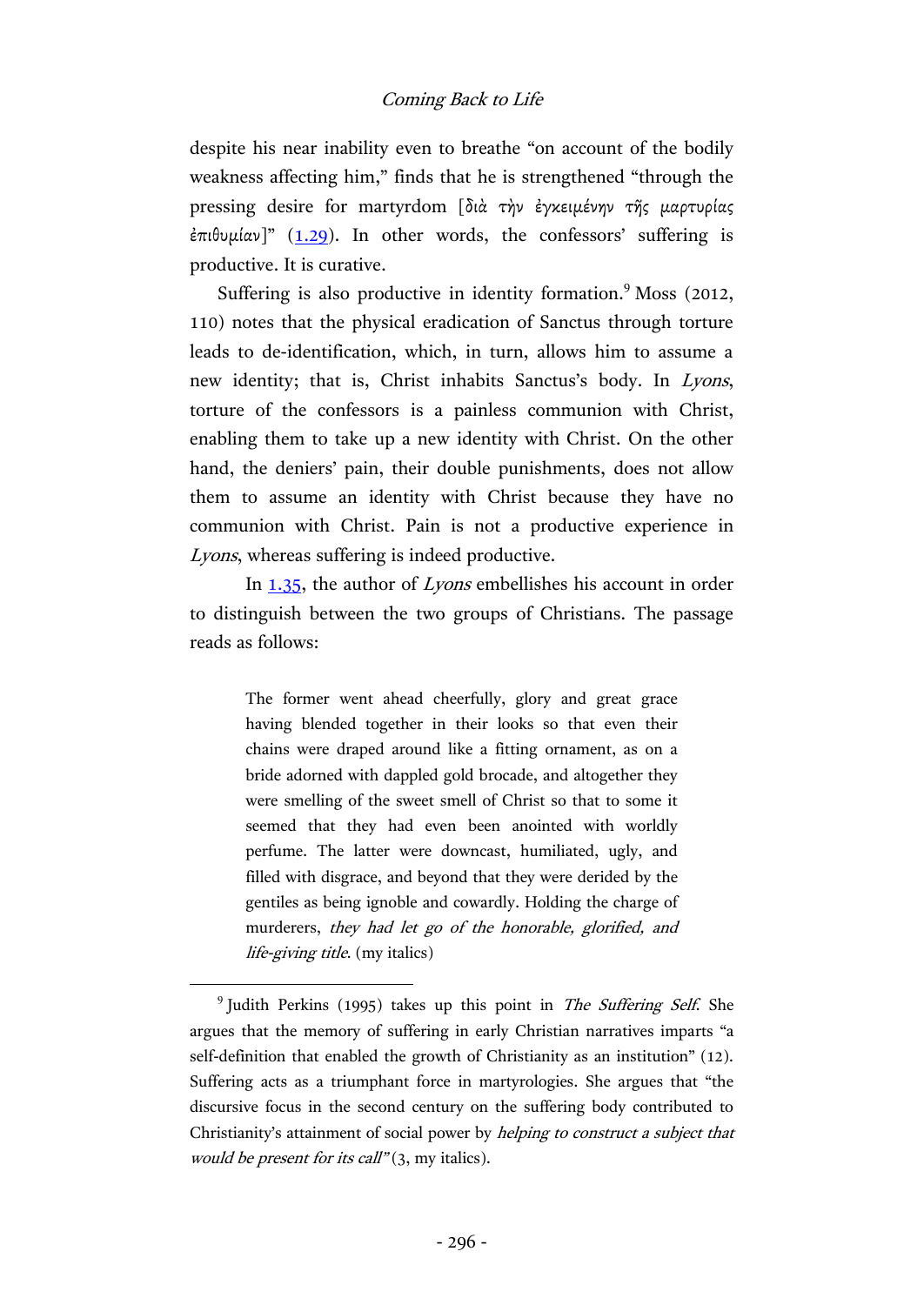This verse is rich in sensory imagery. The "sweet smell of Christ" and the "worldly perfume" invoke the sense of smell. The sense of touch is alluded to in the description of the chains ("like a fitting ornament"). The sense of sight is appealed to, where attention is brought to the confessors' chains, which here appear like the gold fabric worn by a bride. The differences in physical form between the deniers and the confessors are observable enough to make up the minds of the non-arrested Christians. The text continues by stating the following: "The others, seeing these things, were strengthened, and the ones being arrested were confessing without any doubt, giving no thought to the devil's reasonings [μηδὲ ἔννοιαν ἔχοντες διαβολικοῦ λογισμοῦ]"  $(1.35)$  $(1.35)$ .

The language of denial and confession becomes tied up in the metaphorical language of birth, abortion, and rebirth most discernably in  $1.45-46$ . The two verses read as follows:

> The intervening time was neither idle nor fruitless. Rather, the mercy of Christ was manifested immeasurable through their endurance, because through the living the dead were being made alive [διὰ γὰρ τῶν ζώντων ἐζωοποιοῦντο τὰ νεκρά]. The martyrs were supplying grace to those who did not make testimony, and there was great joy for the Virgin Mother, who was recovering those living ones whom she had aborted as dead [ούς ώς νεκρούς έξέτρωσε, τούτους ζῶντας ἀπολαμβανούση]. For it is by the martyrs that most of the deniers were measuring themselves, and were conceiving again and coming alive again [καὶ ἀνεκυΐσκοντο καὶ ἀνεζωπυροῦντο], and were learning to confess. And now living [καὶ ζῶντες ἤδη] and braced up, they proceeded to the governor's judgment seat cheered by a God who does not wish for the death of a sinner but is kind with regard to repentance, in order that they might again be questioned by the governor.

This passage is the most striking for the purposes of this study. The author constructs his strongest boundary between the group of confessors and deniers, but instead of referring to them as such, in [1.45](https://archive.org/stream/ecclesiasticalhi01euseuoft#page/428/mode/2up) he uses the terms "the living ones" (τῶν ζώντων) and "the dead"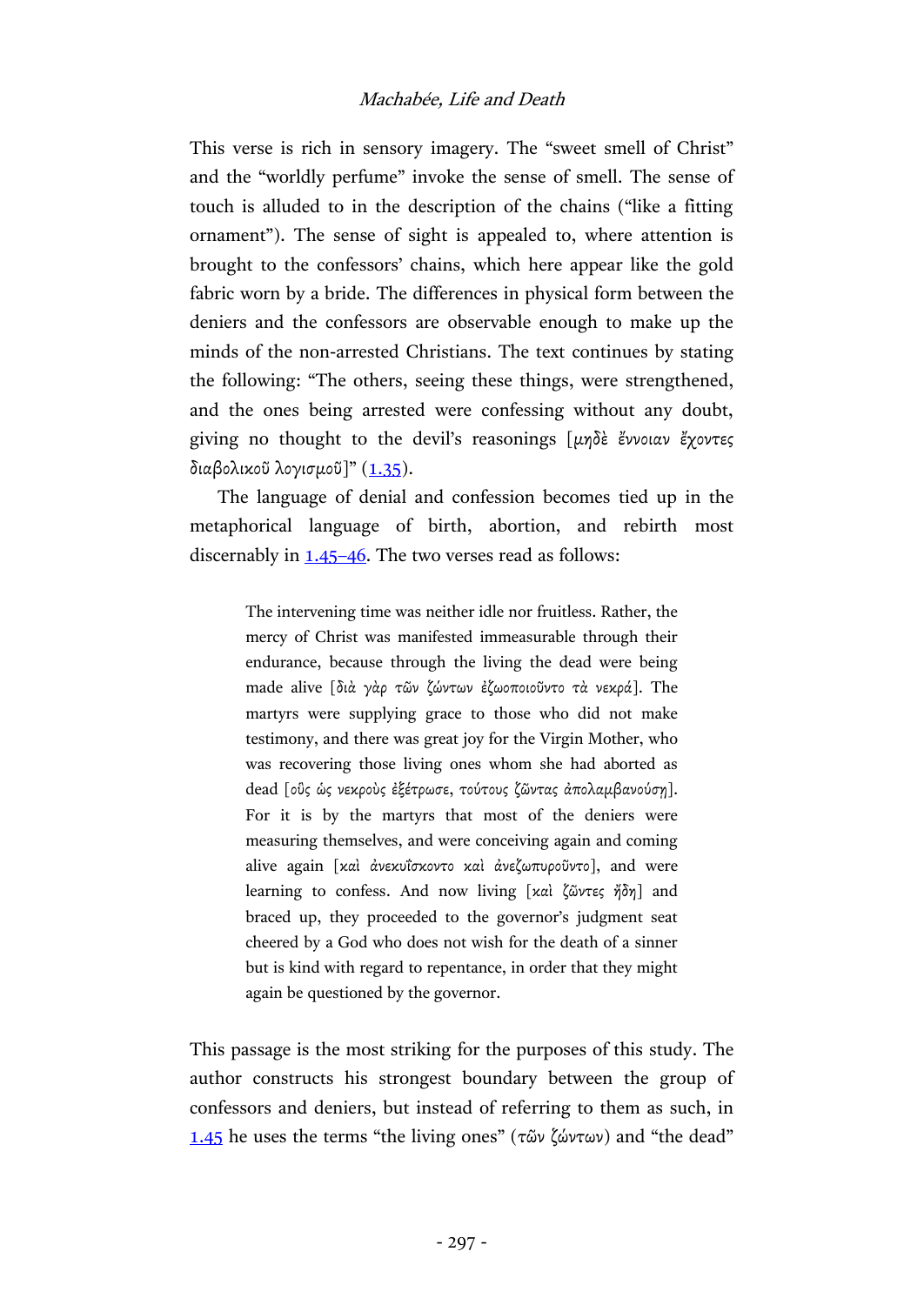(τὰ νεκρά). Therefore, he equates confession with life and denial with death. What is most paradoxical in this passage is the figure of the Virgin Mother, described as aborting Christian deniers who later return to her, alive, once they find the strength to confess.

In order to understand this passage, it is important to note that early Christians viewed the church as a figurative birthing mother, "the mother of the twice-born children" (Jensen 2008, 139), an image applied to the church from the second century onwards (Solevåg 2013, 82). <sup>10</sup> By using the figure of the Virgin Mother to represent which Christians are rejected from her womb and which ones are properly birthed, the author of Lyons can represent Christian confessors as true members of the church because they are legitimate or natural offspring of the Virgin Mother. Christians who cannot find the strength to confess are portrayed as aborted by the Virgin Mother (the verb used by the author of Lyons is ἐξέτρωσε).<sup>11</sup>

<sup>&</sup>lt;sup>10</sup> Baptismal fonts of two early Christian churches, in the Basilica of Vitales  $(5<sup>th</sup>-6<sup>th</sup>$  century) and in the Chapel of Jucundus of the Basilica of Bellator (4<sup>th</sup>-5<sup>th</sup> century) in Sbeïtla, modern-day Turkey, are remarkable in that they have an unusual shape resembling a vulva. I thank David Eastman for bringing these baptismal fonts to my attention. Robin Jensen (2008, 153) has remarked on the unusual shape of these baptismal fonts, writing that the Christian candidate undergoing baptism would have emerged "from the Mother Church's vagina."

<sup>&</sup>lt;sup>11</sup> According to LSJ, ἐκτιτρώσκω can mean to "bring forth untimely," to "miscarry," or to "attempt to procure abortion" (522B). I have been taking this term to mean "abort" in Lyons, but the author may also be conveying that the Virgin Mother miscarries these Christian deniers. The difference lies in the intent. Abortion would suggest that the Virgin Mother is actively seeking to reject Christians from her womb, whereas miscarriage suggests that this figure is passively involved in the rejection. Evidently, these different scenarios evoke different images of the Virgin Mother. However, with either translation of ἐκτιτρώσκω, the term clearly suggests that Christian deniers cannot experience a proper birth.

The noun form of this verb is found in  $1$  Cor  $15:8$ : "Last of all, as to one untimely born (ὡσπερεὶ τῷ ἐκτρώματι ὤφθη κἀμοί), he appeared also to me" (NRSV). Scholars have interpreted this passage in a variety of ways (for a succinct summary, see Schnabel 2008, 46–47). One reading applies this term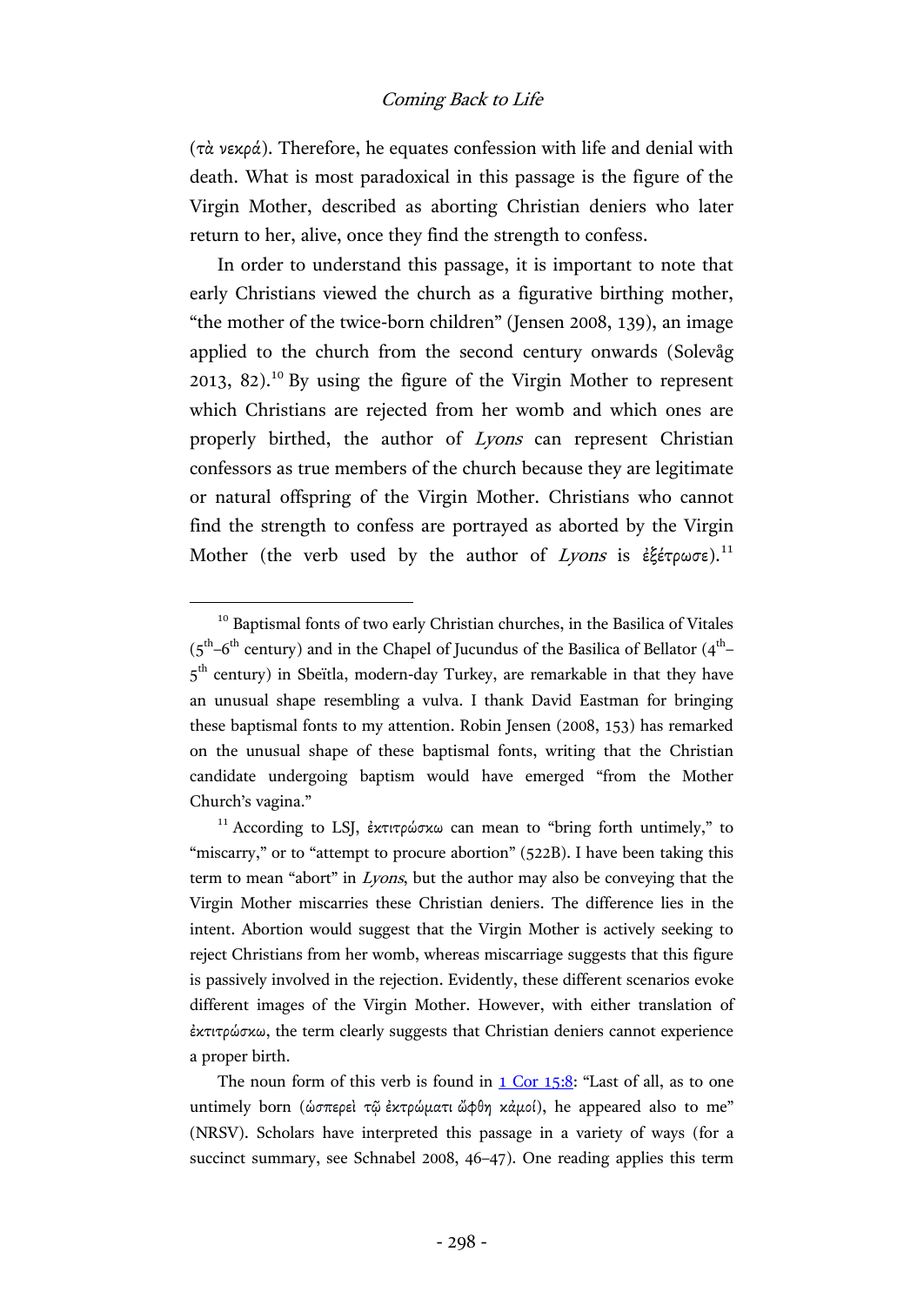Therefore, when the author pushes his rhetoric to its uttermost logic, he concludes that denying Christians cannot be legitimate members of the church.

This portrayal of denying or lapsed Christians is not absolutely consistent in the letter. Although the Virgin Mother may have rejected those Christians who did not confess, [1.45](https://archive.org/stream/ecclesiasticalhi01euseuoft#page/428/mode/2up)–46 (cited above) also demonstrates that there is still the possibility for those deniers to return to her. Those who found death in denial can experience rebirth through confession. They can come back to life and experience a proper birth; abortion is reversible. The boundary between life and death is thus a permeable one. This permeability of life and death, a notion which cuts across the ancient Mediterranean, creates a conceptual space in which the rhetoric of "coming back to life" can flourish in Lyons.

Another scene in Lyons depicts Christians as coming back to life, but on this occasion it is through expulsion from the beast's stomach. At the end of the letter we read the following: "Indeed this was the greatest battle for them, on account of the genuineness of their love, that the beast  $\delta \hat{\theta}$  ( $\delta \hat{\theta}$ ), having choked on those whom it had earlier thought to have swallowed down [πρότερον ὤετο καταπεπωκέναι], might vomit up living beings" ( $2.6$ ). The reference to  $\delta \theta \eta \rho$  could be an allusion to the beasts of the arena, that is, those who attacked and literally swallowed pieces of Christian confessors. At the same time, ὁ θήρ is almost certainly referring to the devil. According to the author of Lyons, the devil is the force that compelled some

to Paul's situation before his "conversion" experience; prior to becoming a follower of Christ, Paul was in a miserable state in which he persecuted the church  $(v, 9)$ . On this reading, which perhaps finds some resonance in early Pauline interpretation (cf.  $Eph\ 2:3$ ), Paul's use of the term highlights the fact that he was not worthy of encountering Christ, and further alludes to his pathetic pre-Christ condition (Schnabel 2008, 47). Accordingly, ἔκτρωμα can refer to a particular state vis-à-vis one's relationship with Christ. In the case of Lyons, one's denial of his or her Christian identity, which the author might have understood as one's denial of Christ, makes him or her unworthy of being Christian. Denial, akin to abortion or miscarriage, keeps community members in a miserable state where they cannot experience proper life.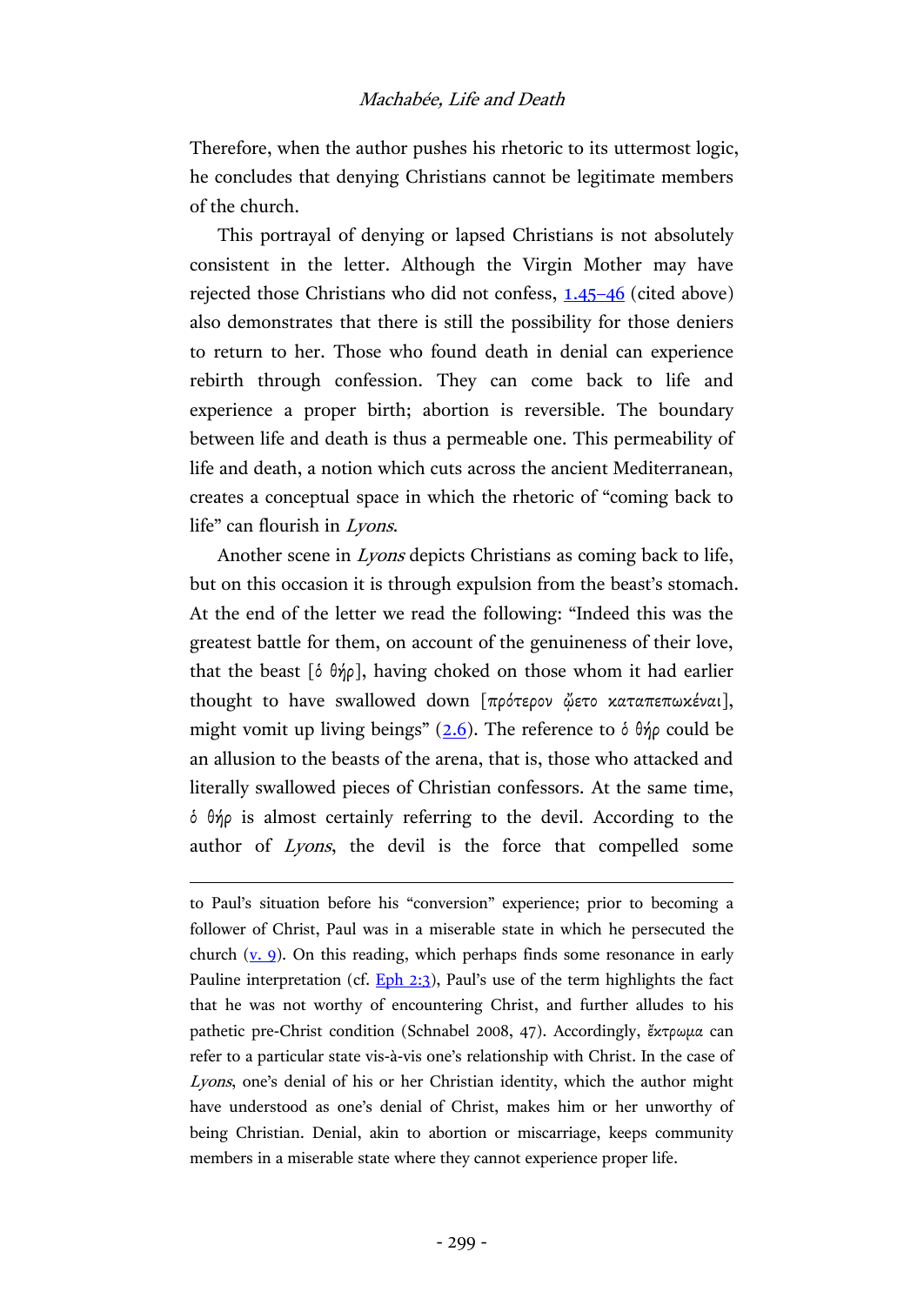Christians to deny, and the figure who thought he had swallowed up Biblis (ήδη δοκῶν ὁ διάβολος καταπεπωκέναι; see [1.25\)](https://archive.org/stream/ecclesiasticalhi01euseuoft#page/418/mode/2up). Thinking he had consumed these Christians, the devil must now vomit them out because they have learned to confess. For the author of Lyons, those Christians who were aborted from the Virgin Mother become swallowed up by the devil. Illegitimate members of the community are part of the devil and legitimate ones find life through a proper birth in the Virgin Mother.

Once deniers have found life again through confession [\(1.45](https://archive.org/stream/ecclesiasticalhi01euseuoft#page/428/mode/2up)–46, see above), there is a surprising switch in attitude by the imperial authorities towards the act of denial: "The emperor had written that they were to be beaten to death, but if particular ones were to deny, these were to be let go"  $(1.47)$ . Until this point, the author of Lyons made it clear that, if any Christian were to deny, he or she would be (or was) treated more cruelly by the persecutors than if he or she were to confess. However, as soon as the deniers confess, the author of Lyons portrays the imperial authorities as having changed their methods; now the former deniers are given the chance to escape pain altogether through denial. Although there is now an incentive for them to recant, it is no longer a viable option for these Christians; they have found life through their testimony and there is no returning to their former state. The author of Lyons inverts the meaning of life and death in his letter. From the perspective of the pagans, denial means life and confession means death. For Christians, however, denial means death and confession means life.

A couple verses later in the text, Alexander the Phrygian, a physician by profession, encourages confession among those who have denied. His intervening actions read as follows:

> [Alexander] was advancing to the judgment seat and by signals encouraging them in their confession. He appeared as though in labor to those standing around the judgment seat [φανερὸς ἦν τοῖς περιεστηκόσιν τὸ βῆμα ὥσπερ ὠδίνων]. The crowd, irritated since those who had previously denied again confessed, shouted down Alexander as though the one making this happen.  $(1.49-50)$  $(1.49-50)$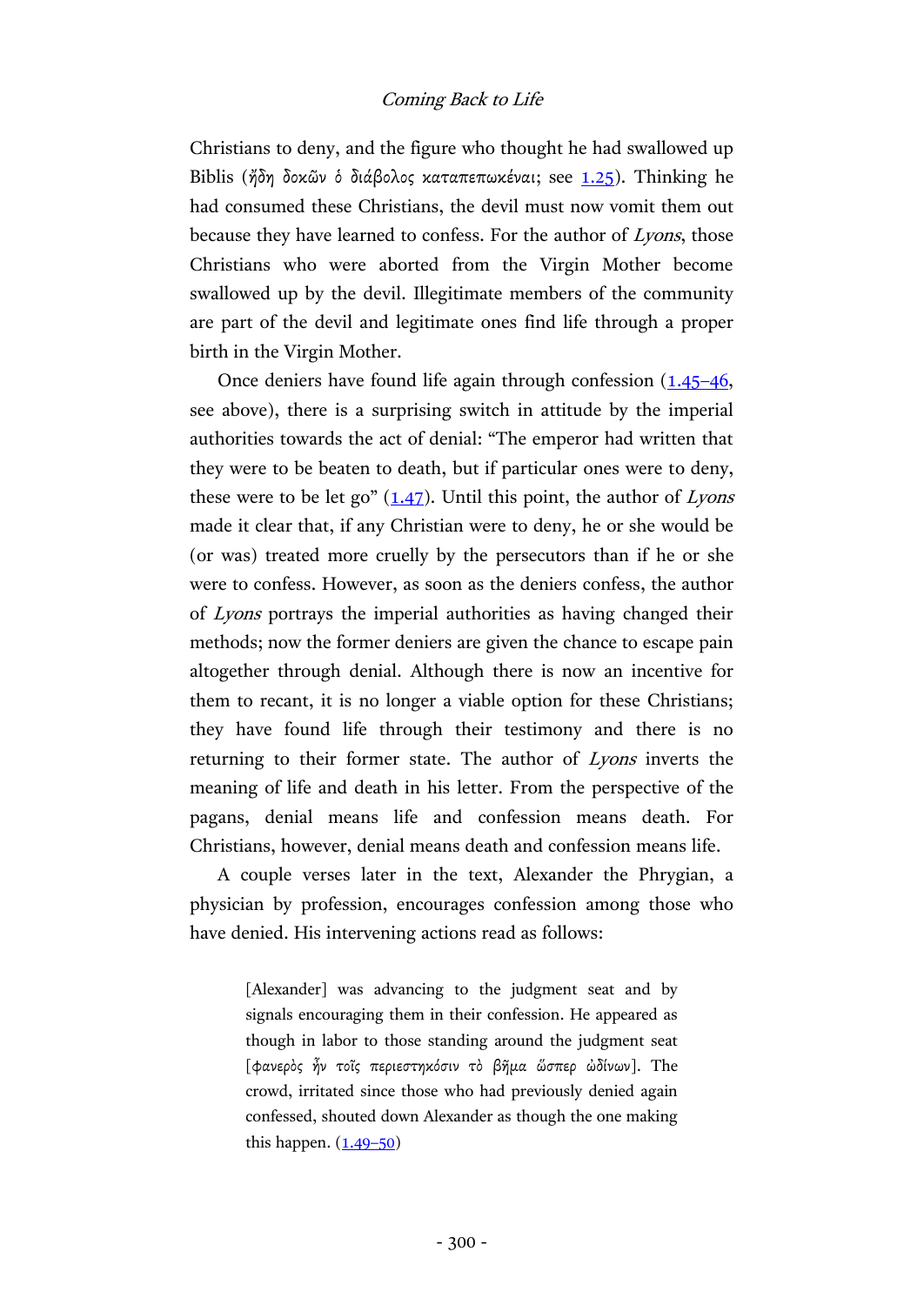While Alexander is urging the Christians to make their confession, he appears as one who is giving birth. It is paradoxical that it is a man who is depicted in such a way. Although this image may at first appear unexpected and perhaps even comical, it nevertheless fits nicely into the text's rhetoric. If the author of Lyons equates confession with life, then anyone who struggles to help in producing life-giving confession among his or her community members is therefore involved in this production of life. Alexander appears as though in labour because he is in the process of delivering life to the Christian deniers. The author of Lyons, therefore, not only promotes confession as the right action to be taken during times of persecution, but he also uses birthing imagery to portray those who support confession as acting rightly.

Elsewhere in the text, maternal language is used to signal proper action. At the end of the letter, the author indicates that Christians provide support for those in need (the weak Christians) by developing "motherly feelings" (μητρικά σπλάγχνα)<sup>12</sup> and by shedding many tears before God  $(2.6)$ . Having acted in such a way, these supporters ask for life, which the Father provides, and "they divided this life among others, thereby departing to God as victors in everything"  $(2.7)$  $(2.7)$ . Thus, both confession and those who support it are tied up in the notion of coming back to life.

Without a doubt, the primary concern of the author of Lyons lies with Christians who deny or recant a previous confession when under the pressure of torture. Through his use of fear, the author of Lyons initially creates the choice between two stark ends: confession or increased torture through denial  $(1.33)$ . The former option is presented clearly as the better option, and later in the text, he uses

<sup>&</sup>lt;sup>12</sup> Unfortunately, the letter does not indicate what it means to have "motherly feelings." This phrase suggests that certain qualities and characteristics were implicit in the concept of motherhood. For further information on motherhood in the ancient world, see historical studies of childbirth and the family in Roman antiquity, which examine literary, archaeological, legal, and epigraphic materials (e.g., Balch and Osiek 2003; Dixon 1990, 1992; Rawson 1991).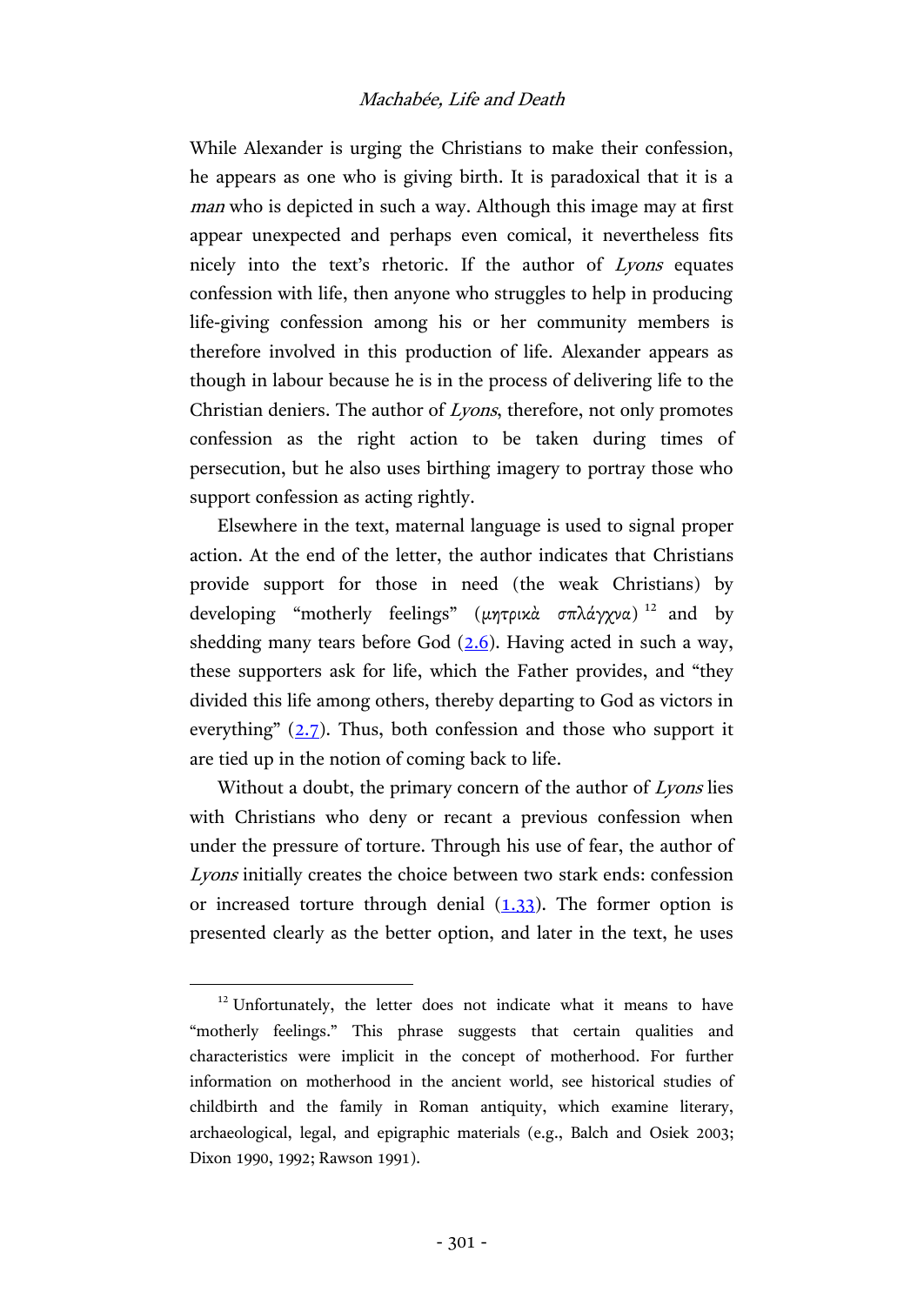the language of life and death to the same effect. He employs deliberative rhetoric, which has the goal of persuading "the audience to take action for the future and to believe that this action is in its best interest" (Schüssler Fiorenza 1999, 114). The author of Lyons wishes to persuade his audience that the best action one can undertake in a similar instance is to confess one's identity as a Christian. Denial does not provide any advantage. Denial is death, regardless of whether the denying Christian is allowed to live.

Although the author of *Lyons* intends to create an outsider/insider dichotomy between those who are true Christians (confessors) and those who do not belong to this category (deniers) as something that is absolute, a permeability is nevertheless opened up between the two groups. The author sets up both porous and rigid boundaries for the Christian community—there exists a kind of grey space in which deniers can be reinstated as confessors. It seems, therefore, that the text produces or permits a space in which deniers are not fully on the outside. This fact is also supported by the compassionate and intimate relationship exhibited between confessors and deniers in the text. For instance, the female slave Blandina strengthens other Christians in their confession: "just like a well-born mother who has encouraged her children and sent them before her as victorious ones to the King, even repeating all the contests of the children herself, she hastened to them, being pleased and rejoicing exceedingly at the end"  $(1.55)$  $(1.55)$ .<sup>13</sup> Moreover, deniers are revitalised not only through the Virgin Mother, but also through the martyrs themselves: "it is by the martyrs that most of the deniers were measuring themselves, and were conceiving again and coming alive again"  $(1.45)$  $(1.45)$ . While it is true that denying Christians are presented as illegitimate community members, they are not, however, positioned as wholly separate from Christian confessors. In fact, it seems that confessors strive to keep denying Christians as "insiders" by motivating them to find strength to confess. Why, therefore, the simultaneous fixity and fluidity within the author's rhetoric? I suggest that this opening, which creates a degree of permeability

<sup>&</sup>lt;sup>13</sup> My translation. See also [2 Macc](http://www.academic-bible.com/bible-text/2Maccabees7.20-21/lxx/) 7:20-21.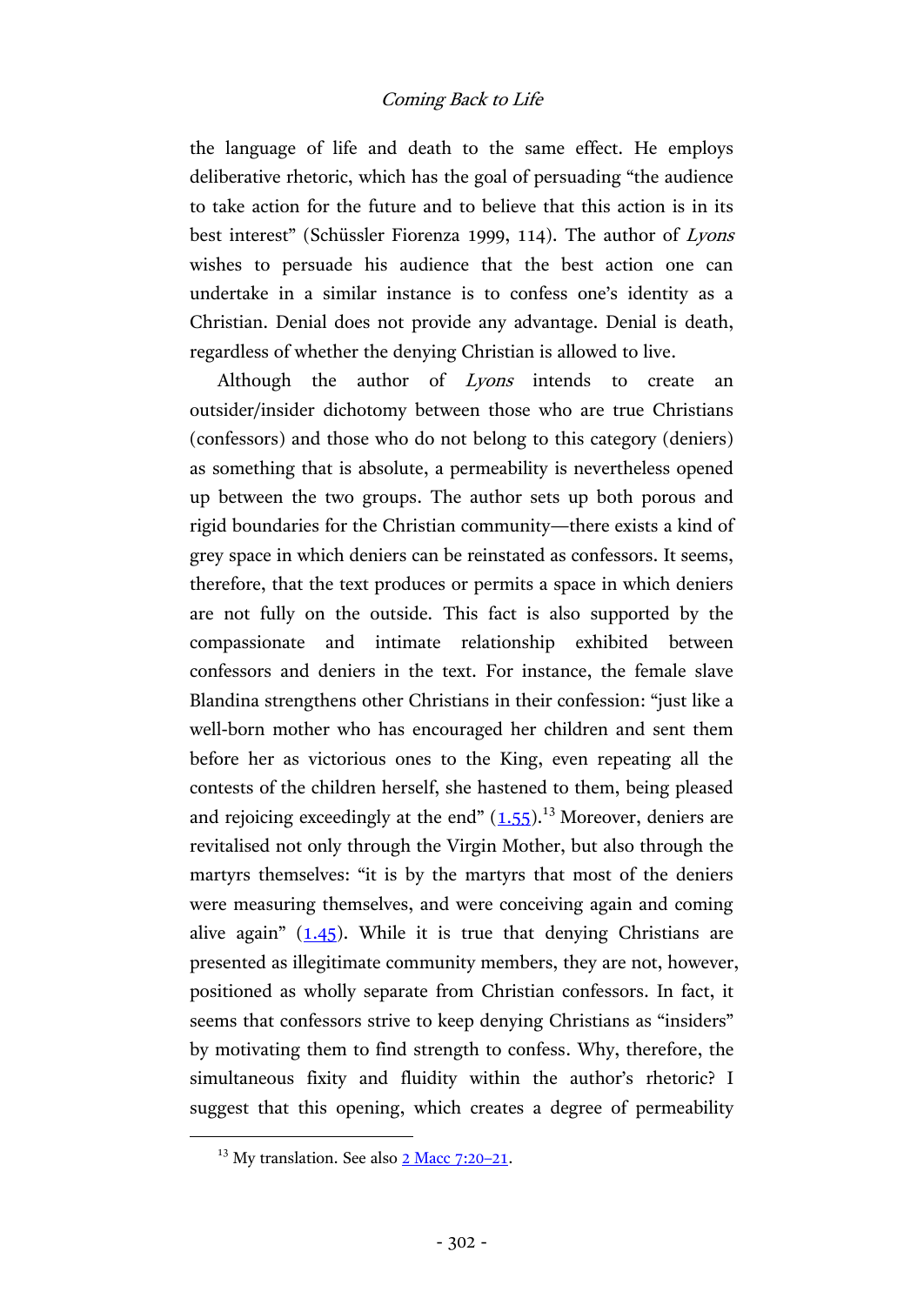#### Machabée, Life and Death

within the social group, may provide evidence that the lines between insider and outsider—between legitimate and illegitimate members—in some early Christian communities were also in fact quite porous.

The nature and significance of martyrdom was a contested space in the early church. Although martyr literature and early Christian writers such as Tertullian and Ignatius endorsed confession as the correct response to Roman oppression, $14$  not all Christians viewed persecution in the same light. Evidence suggests that not all Christians understood dying for one's beliefs and the ideal of selfsacrifice as an essential component to their Christian identity. In North Africa, for example, surviving libelli (written certificates attesting that sacrifices were performed to the emperor or imperial gods) as well as the letters of the bishop Cyprian<sup>15</sup> suggest that perhaps some Christians did not identify "strategies of compliance or compromise with Roman authority as apostasy that called into doubt their identities as Christians" (Daniel-Hughes 2015, 37).

Some Christians, therefore, may not have regarded confession as the right action to be taken in times of Roman oppression. Other Christians, even if they wished to become martyrs, were unable to remain firm in their conviction when faced with persecution. Ancient sources tell us that many community members first admitted and then denied their Christian identity when questioned by Roman authorities (e.g.,  $\frac{Pliny}{Ep}$ , 10.96). Although the author of Lyons uses birthing language with the aim of convincing his audience that denial is an illegitimate means of being Christian, it is likely that he

 $14$  See above, n. 5.

 $15$  Cyprian's letters attest to a number of Christian responses to imperially sanctioned persecution: members fled, bought forged libelli, and bribed officials. Cyprian himself escaped during the Decian persecution to a secure area, asserting that he did so in order to guide the church from afar through letters (see, for instance, *Epistle* 14). Allen Brent (2010, 10) explains: "Cyprian was to insist that flight and exile were in themselves forms of martyrdom, and not examples of lapsing, in a convenient argument that . . . exonerated himself." Cyprian would, however, eventually perish under Valerian's persecution.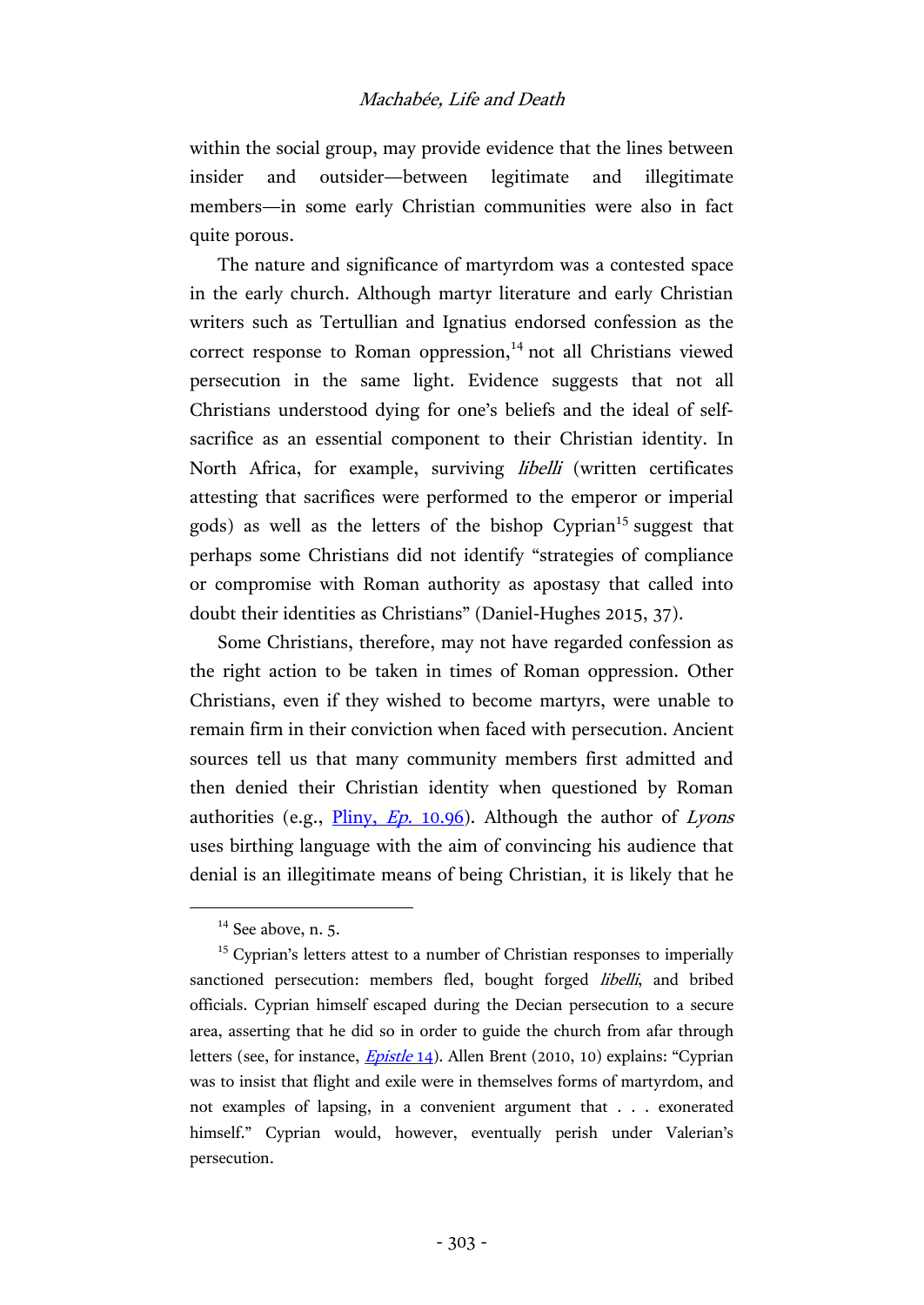needed to account for Christians who denied but nevertheless remained community members. In the third century, for instance, Cyprian's writings confirm that apostatised Christians could, under certain circumstances, be readmitted into the church after suitable penance.<sup>16</sup> It is not unreasonable to think that earlier Christian communities also responded to lapsed Christians in similar ways.

The author of *Lyons*, therefore, seems to be negotiating a complicated social dynamic and he does so by means of a rebirthing rhetoric that highlights social permeability. The possibility of coming back to life is left open in order to account for the reality of denying or lapsed Christians within early Christian groups. The author of Lyons, therefore, both naturalises confessors as true Christians while simultaneously allowing for permeability within the early Christian gathering.

#### IV. CONCLUSION

Through his account of the events in Lyons and Vienne, the author of Lyons constructs a Christian identity around the concept of martyrdom. An individual's identification as a Christian is connected with his or her confession to be Christian. This identification stands above all else, as is evident in the following passage:

> [Sanctus] resisted them with such certainty that he did not declare his own name or nationality or from which city he came, not even whether he might be slave or free, but to all the questions he responded in Latin: "I am a Christian." This he confessed in place of name, city, ethnicity, and everything otherwise. [\(1.20\)](https://archive.org/stream/ecclesiasticalhi01euseuoft#page/416/mode/2up)

In turn, this confession is also what will render these Christians into martyrs. Judith Lieu (2002, 213) picks up on this relation when she argues that a Christian identity was enacted in confession: "it is when confronted with the choice of confession or denial that the true commitment for or against identity is made, and so, implicitly,

 $16$  See above, n. 15.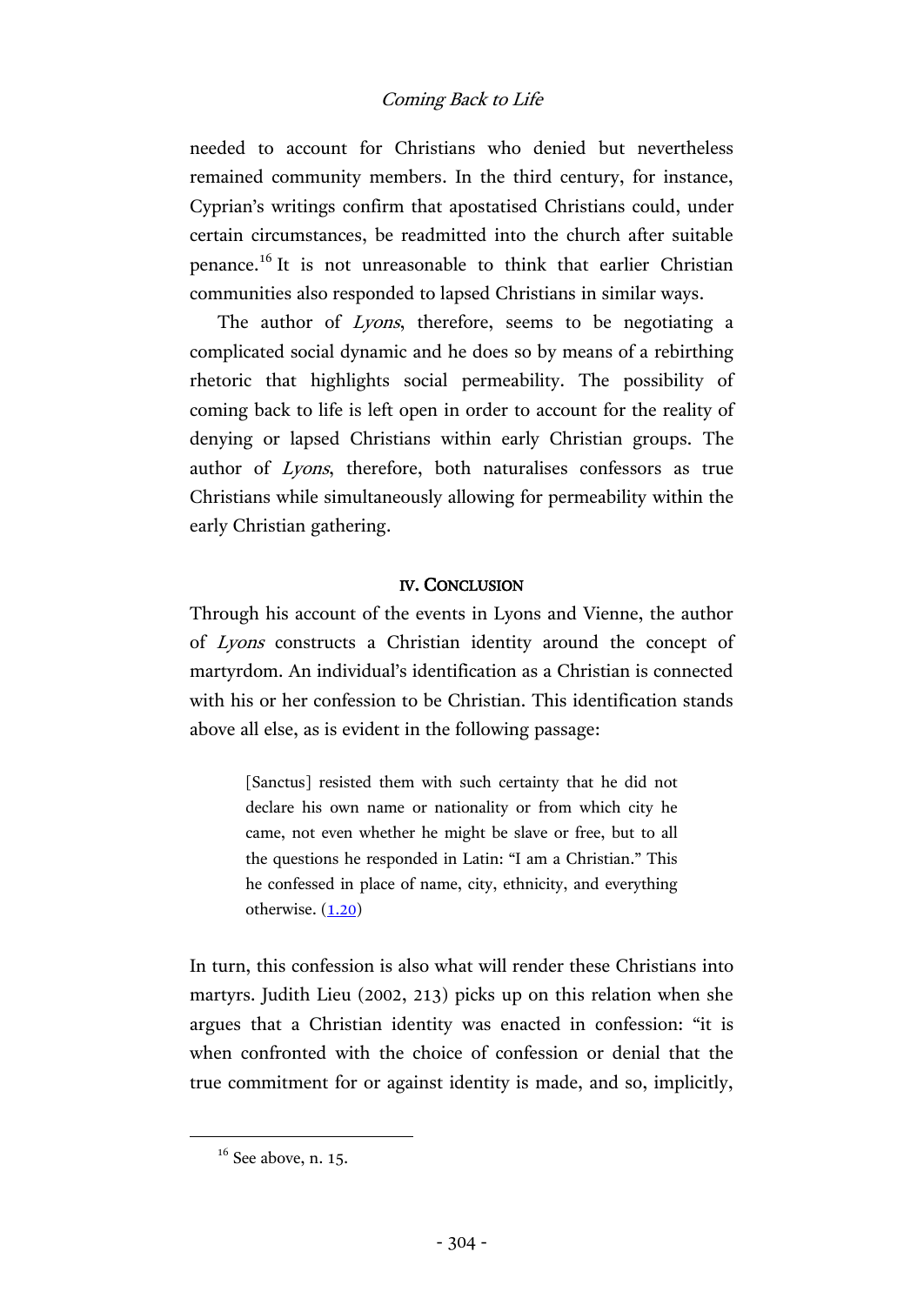# Machabée, Life and Death

until that moment there is only potential." Martyrdom puts one's allegiance on trial. Therefore, in the logic of the letter of Lyons, it is through confession that a Christian achieves his or her true identity. In order to articulate his rhetoric against denial, the author of Lyons found the metaphor of birthing particularly useful in authorizing his discourse of Christian identity. Christian confessors are portrayed to be the legitimate or natural offspring of the church, whereas the author's portrayal of aborted deniers renders them illegitimate or unnatural children of the church. However, the author also finds the notion of coming back to life—communicated through the reversal of abortion—rhetorically useful in order to demonstrate that Christian deniers are still eligible for proper or natural birth through the Virgin Mother by means of life-giving confession.

By conceptualizing martyrdom as an act that enables life after death, the author of Lyons situates himself within broader Christian ideals about life after death, more specifically within salvation and resurrection modes of thinking, which are themselves tied up in birthing discourses. For instance, in her book Birthing Salvation, Rebecca Anna Solevåg (2013) explores how childbearing discourse interfaces with salvation discourse in some early Christian texts. She looks in particular to the Pastoral Epistles, the Acts of Andrew, and the Passion of Perpetua and Felicitas in order to demonstrate that these three texts configure childbirth and soteriology in radically different ways, actively creating a discourse which links the two. The discourses of salvation, resurrection, and martyrdom create the possibility of reversing death.

As I have demonstrated, the rhetoric of birthing serves a performative function in early Christian martyrologies. The peculiar language of birth, abortion, and rebirth in *Lyons* reflects the author's attempt to construct a particular conception of Christian identity. The metaphor of birthing plays an important and strategic role in authorizing and contesting one early Christian perspective of what a Christian martyr ought to be. The author's writing may also be reflective of intragroup disputes regarding the status of lapsed Christians in persecuted communities. Through his letter to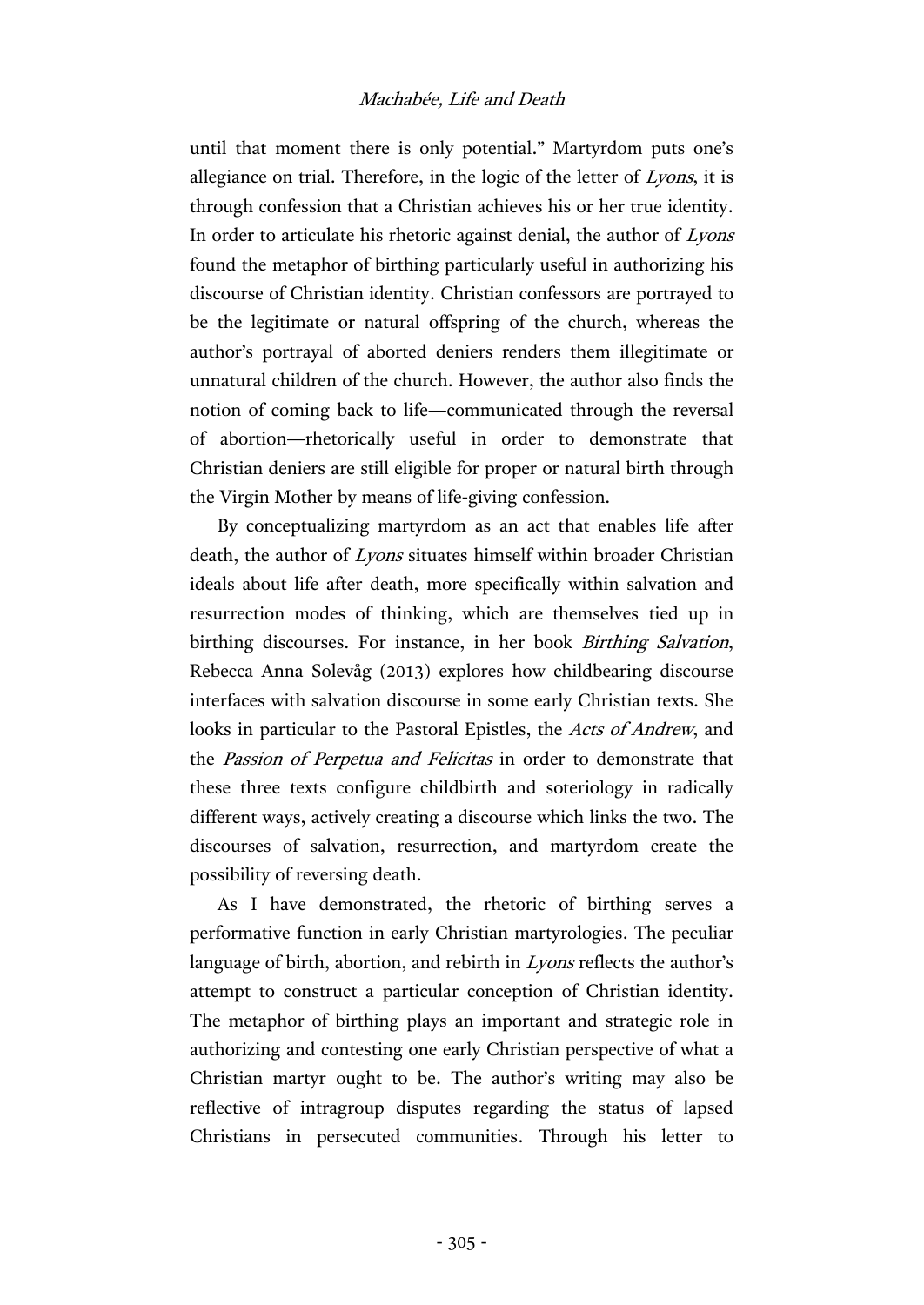communities in Asia Minor and Phrygia, the author of Lyons tries to fix the permeable boundaries of Christian identity, and does so by constructing those boundaries around the concept of martyrdom. However, the grey space, which allows for deniers to be reinstated as confessors, suggests a communal, on-the-ground wrestling with the question of denying or lapsed Christians. The example of Lyons demonstrates how the legitimizing language of birthing and rebirthing was deemed useful for negotiating this complicated situation. The author, therefore, is able to leave open the possibility that all Christians can come back to life through life-giving confession.

#### V. BIBLIOGRAPHY

- Balch, David L., and Carolyn Osiek, eds. 2003. Early Christian Families in Context: An Interdisciplinary Approach. Grand Rapids: Eerdmans.
- Boyarin, Daniel. 1999. Dying for God: Martyrdom and the Making of Christianity and Judaism. Stanford, CA: Stanford University Press.
- Brent, Allen. 2010. Cyprian and Roman Carthage. Cambridge: Cambridge University Press.
- Buell, Denise Kimber. 1999. Making Christians: Clement of Alexandria and the Rhetoric of Legitimacy. Princeton: Princeton University Press.
- Castelli, Elizabeth A. 2004. Martyrdom and Memory: Early Christian Culture Making. New York: Columbia University Press.
- Cobb, L. Stephanie. 2008. Dying to be Men: Gender and Language in Early Christian Martyr Texts. New York: Columbia University Press.
- Daniel-Hughes, Carly. 2015. "Producing and Contesting Martyrdom in Pre-Decian Roman North Africa." Pages 19–41 in Spring 2015 Seminar Papers. Santa Rosa, CA: Westar Institute.
- Dehandschutter, Boudewijn. 2005. "A Community of Martyrs: Religious Identity and the Case of the Martyrs of Lyons and Vienne." Pages 3–22 in More than a Memory: The Discourse of Martyrdom and the Construction of Christian Identity in the History of Christianity. Edited by Johan Leemans. ANL 51. Leuven: Peeters.
- Dixon, Suzanne. 1990. The Roman Mother. London: Routledge.
- --- 1992. The Roman Family. Baltimore: Johns Hopkins University Press.
- Hartog, Paul. 2014. "The Maltreatment of Early Christians: Refinement and Response." SBJT 18:49–79.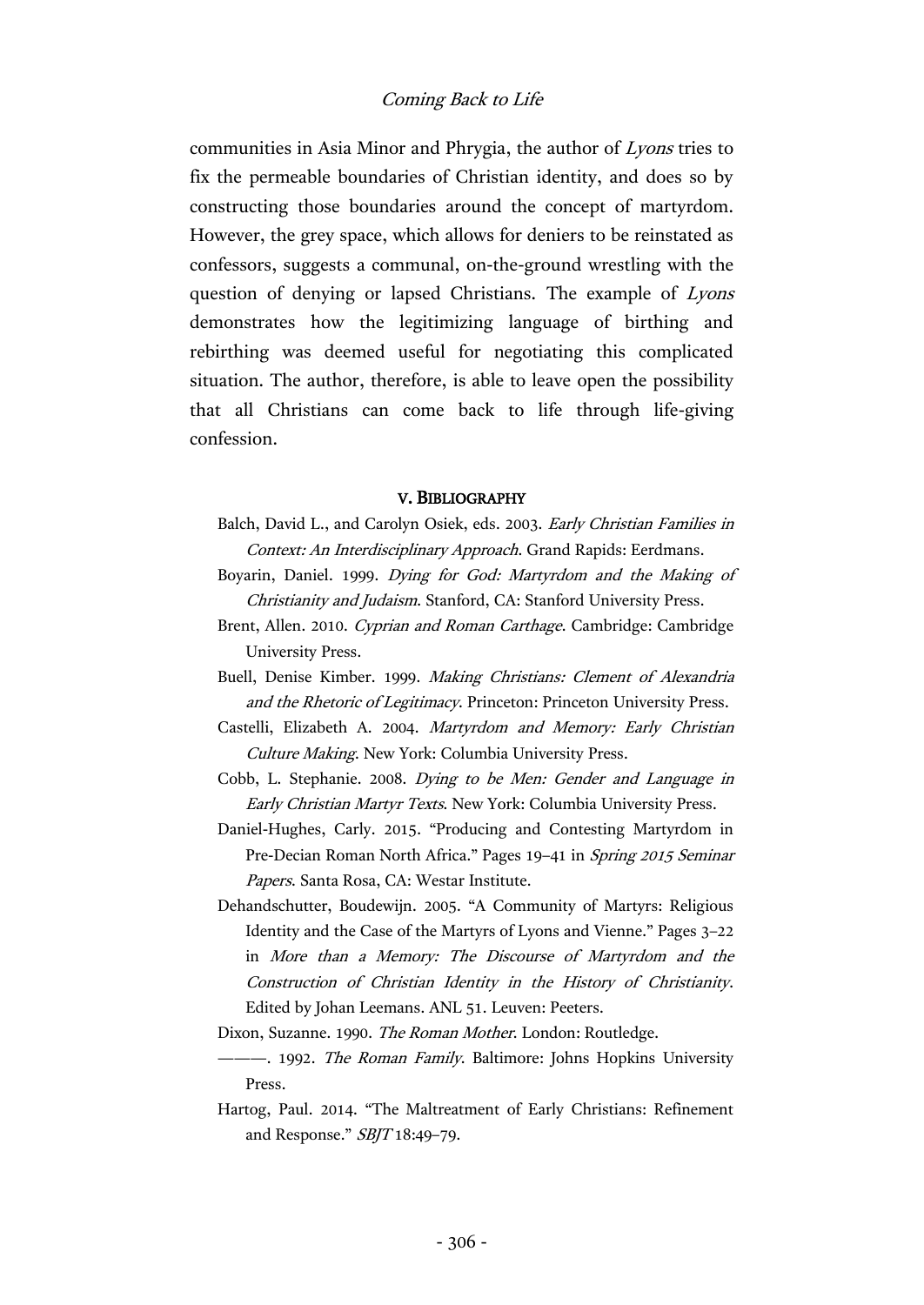- Jensen, Robin M. 2008. "Mater Ecclesia and Fons Aeterna: The Church and her Womb in Ancient Christian Tradition." Pages 137–55 in <sup>A</sup> Feminist Companion to Patristic Literature. Edited by Amy-Jill Levine and Maria Mayo Robbins. FCNTECW 12. London: T&T Clark.
- Keresztes, Paul. 1967. "The Massacre at Lugdunum in 177 A.D." Historia 16:75–86.
- Lieu, Judith M. 2002. Neither Jew nor Greek? Constructing Early Christianity. Edinburgh: T&T Clark.
	- -- 2004. Christian Identity in the Jewish and Graeco-Roman World. Oxford: Oxford University Press.
- Matthews, Shelly. 2010. The Perfect Martyr: The Stoning of Stephen and the Construction of Christian Identity. Oxford: Oxford University Press.
- Mendels, Doron. 1999. The Media Revolution of Early Christianity: An Essay on Eusebius's Ecclesiastical History. Grand Rapids: Eerdmans.
- Moss, Candida R. 2010. The Other Christs: Imitating Jesus in Ancient Christian Ideologies of Martyrdom. Oxford: Oxford University Press.
- ———. 2012. Ancient Christian Martyrdom: Diverse Practices, Theologies, and Traditions. New Haven: Yale University Press.
- Perkins, Judith. 1995. The Suffering Self: Pain and Narrative Representation in the Early Christian Era. London: Routledge.
- Rawson, Beryl, ed. 1991. Marriage, Divorce and Children in Ancient Rome. Oxford: Clarendon.
- Salisbury, Joyce E. 2004. The Blood of Martyrs: Unintended Consequences of Ancient Violence. London: Routledge.
- Schnabel, Eckhard J. 2008. Paul the Missionary: Realities, Strategies and Methods. Downers Grove, IL: IVP Academic.
- Schüssler Fiorenza, Elisabeth. 1999. Rhetoric and Ethic: The Politics of Biblical Studies. Minneapolis: Fortress.
- Solevåg, Rebecca Anna. 2013. Birthing Salvation: Gender and Class in Early Christian Childbearing Discourse. BibInt 121. Leiden: Brill.
- Thompson, James Westfall. 1912. "The Alleged Persecution of the Christians at Lyons in 177." AmJT 16:358–84.
- ———. 1913. "The Alleged Persecution of the Christians at Lyons in 177: A Reply to Certain Criticism." AmJT 17:249–58.
- Weidmann, Frederick W. 2000. "The Martyrs of Lyons." Pages 398–412 in Religions of Late Antiquity in Practice. Edited by Richard Valantasis. Princeton: Princeton University Press.
- Yanagisako, Sylvia, and Carol Delaney, eds. 1995. Naturalizing Power: Essays in Feminist Cultural Analysis. New York: Routledge.